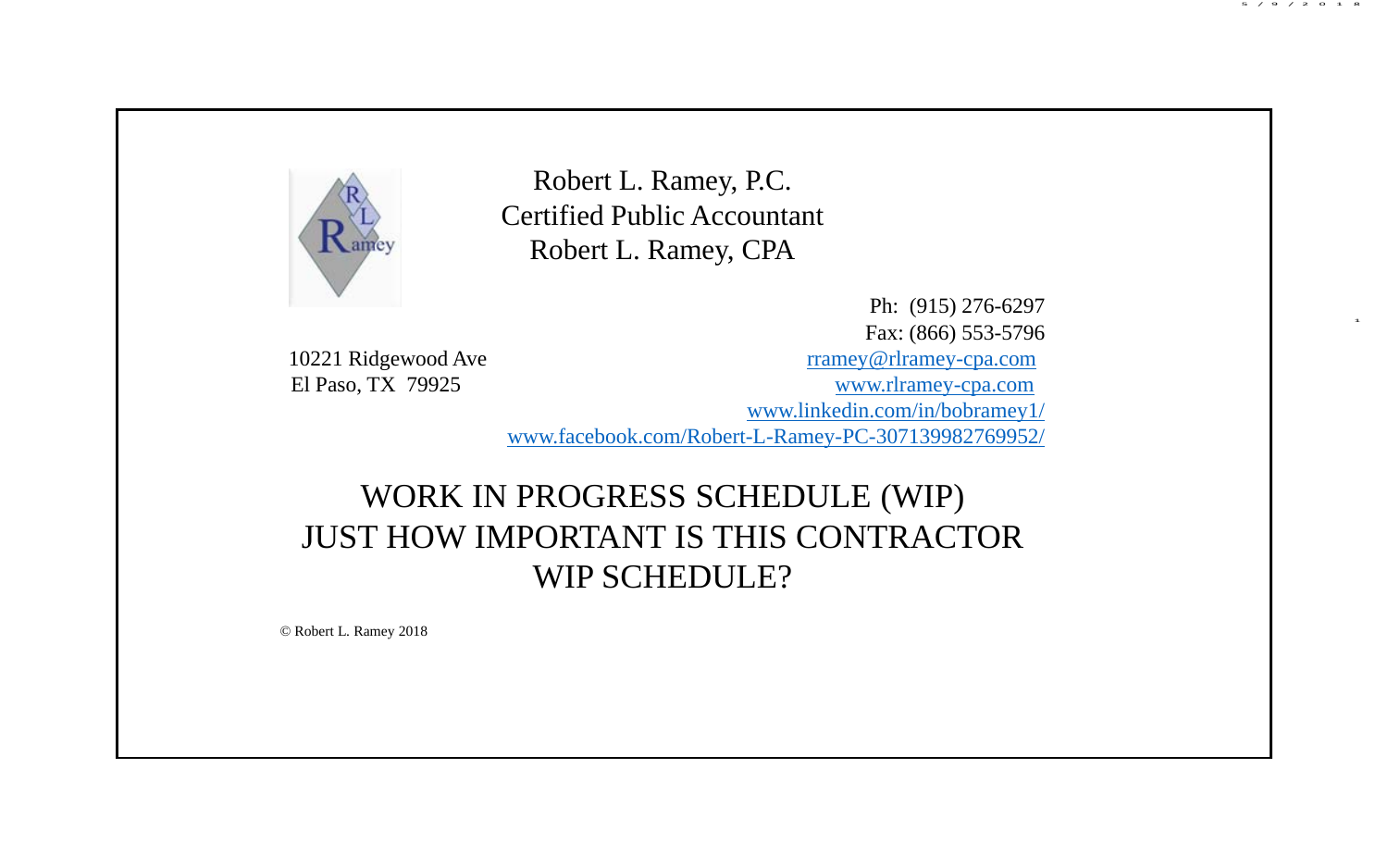

5 /9 /2 0 1 8

(Can it just be close?)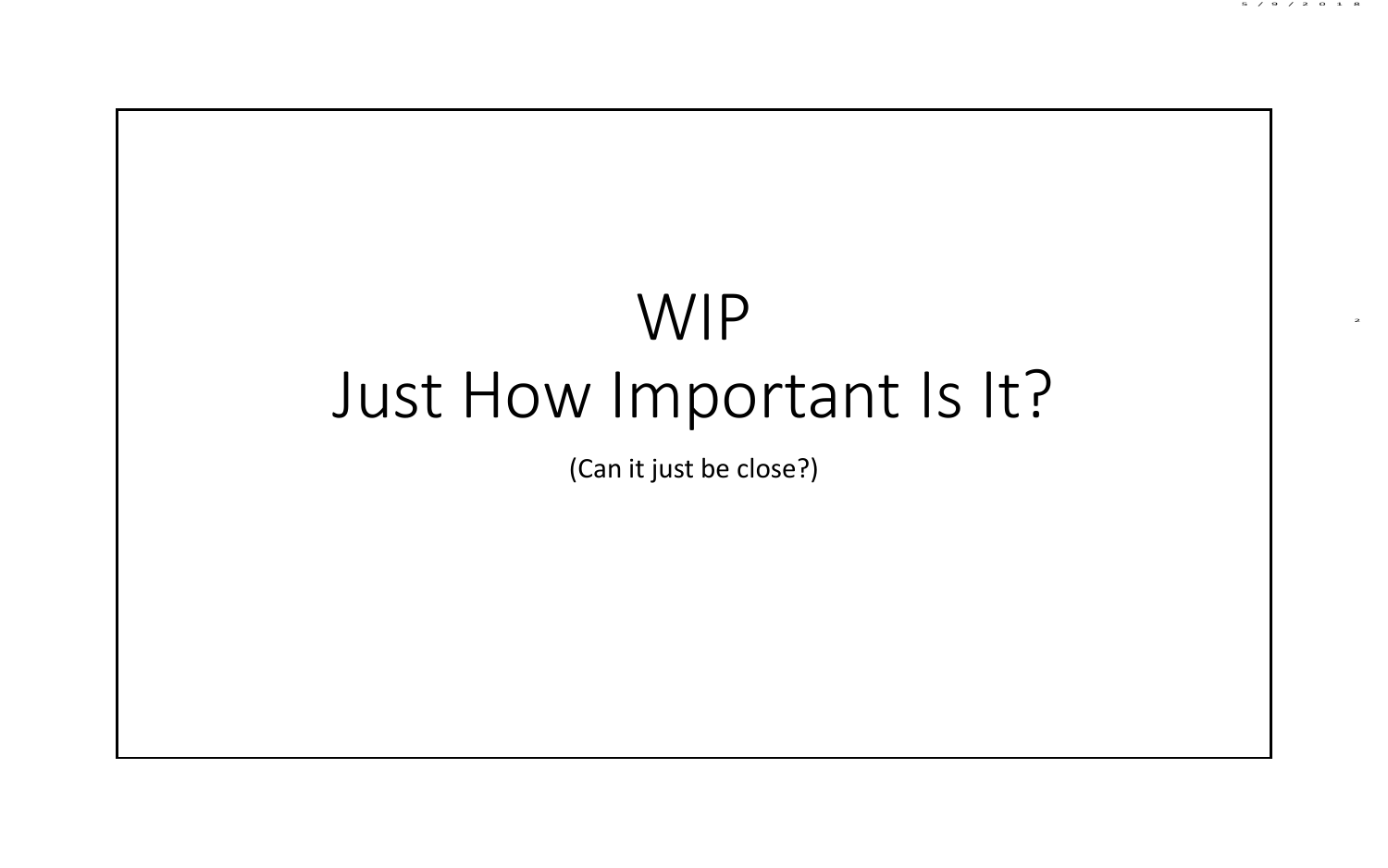#### A short Anecdote about Lee Trevino.

Some years ago Ray Sanchez, a local sports historian and writer, related a story about Lee Trevino, a famous golfer who used to live in El Paso.

5 /9 /2 0 1 8

3

Ray spoke about walking up on the practice tee where Lee was hitting balls. Lee must have had several hundred golf balls scattered about. Lee would reach over with whatever club he was using and slide a ball over to the hitting area. After taking his stance, getting his grip, making sure he was lined up, Lee would do his "waggle", take his backswing, and hit the ball. Then he'd do it again, and again, and again, and again.

Ray commented, "You're not even following the ball. You don't watch it at all after you hit it?"

Lee said, "I know where it went. If I get everything right, right here, it'll be just fine down there."

In other words, IT'S IN THE DETAILS DUDE!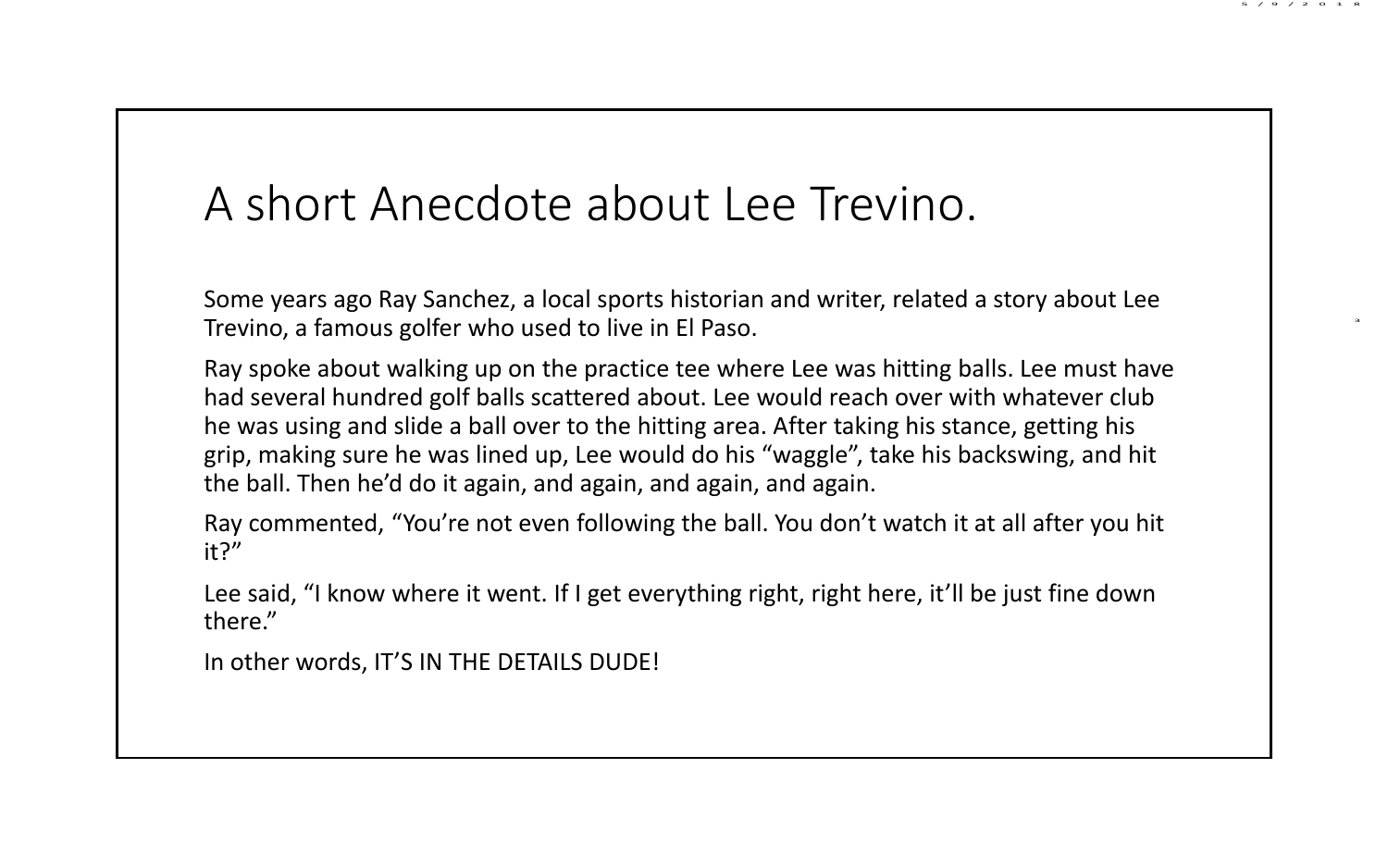#### 5 /9 /2 0 1 8

4

# Role of the Accounting Department

A famous Marine general, when asked about his hatred of communism and communists, responded, "I don't hate communism or communists. My job is to be always ready to saddle up and ride when the Commander in Chief says, "saddle up and ride".

Likewise, the primary role of the accounting department is to be always ready, whenever the owner, the bonding company, the bank who extended credit or whomever is being asked to extend credit, or any other appropriate user of the company's financial information, asks for the status of any job, or all jobs, or the company as a whole, to provide that information. ACCURATELY AND TIMELY!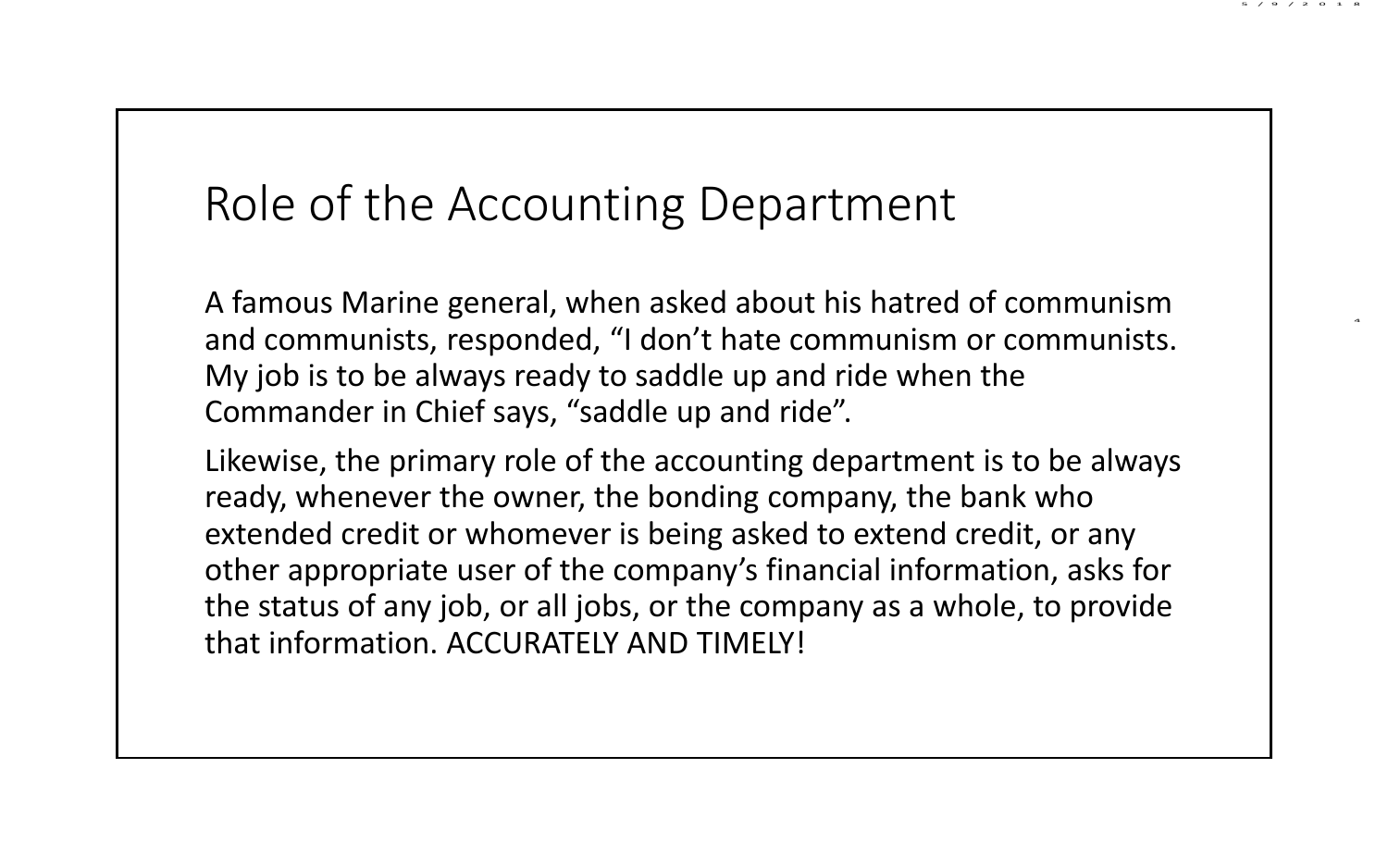### Roles in the Accounting Department

1. One (or maybe more) person(s) may fly along at 40,000 feet, looking over the landscape, making sure the roads look OK, watching for large<br>obstacles.

5 /9 /2 0 1 8

5

- 2. One (or maybe more) person(s) may stay at ground level with an eye to every detail.
- 3. Others fall somewhere in between.

Just a quick note.

Sometimes after a comptroller has been with a contractor for awhile and has been through a couple of year end audits or reviews or compilations, and they've heard the outside CPA make comments such as, "it's not material", the comptroller gets the wrong impression. The comptroller's job is not to get it "close enough". His/her job is to get it correct, every time.

Materiality is an auditor thing.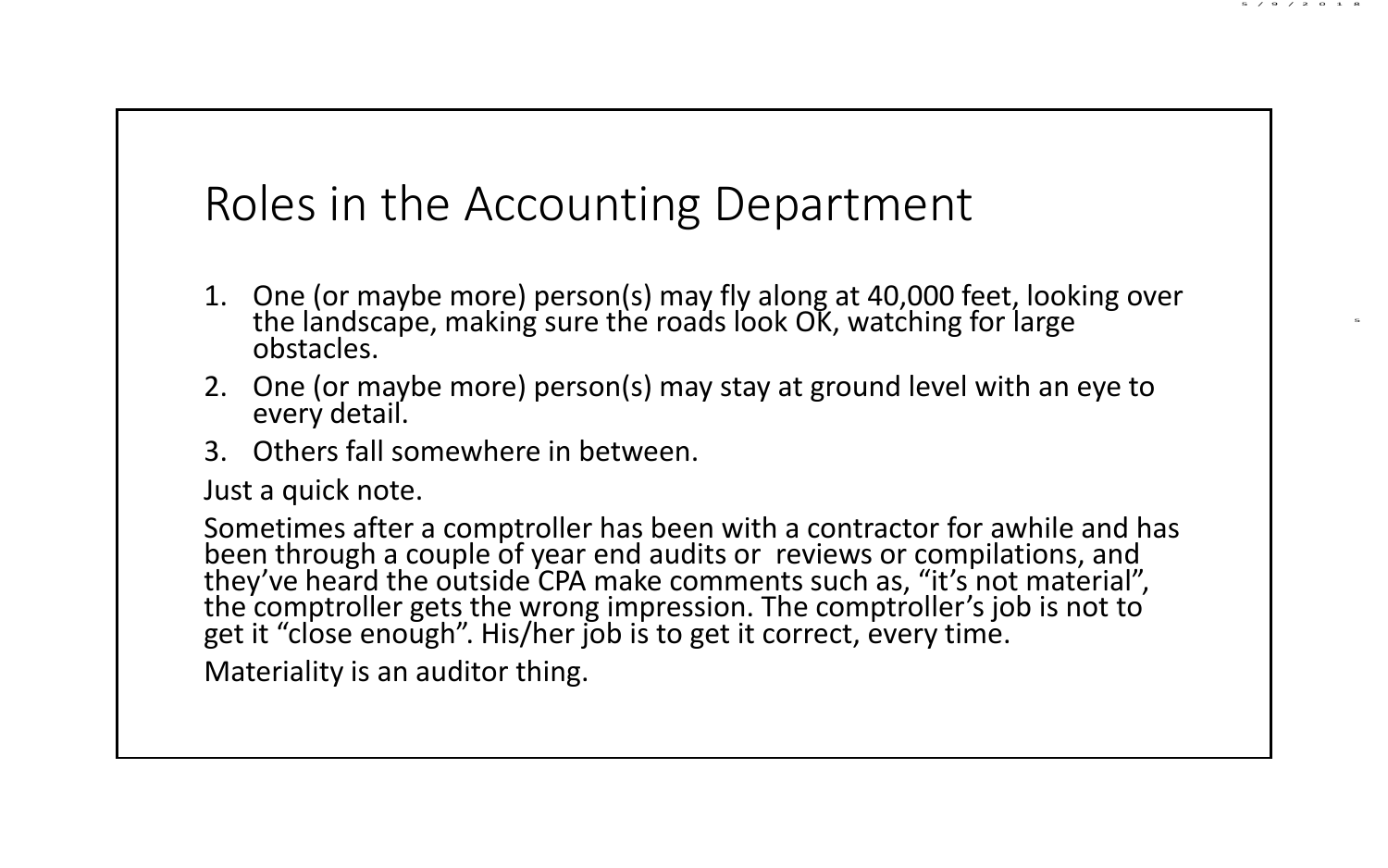#### THE SINGLE MOST IMPORTANT ACCOUNTING SCHEDULE IN ANY CONSTRUCTION COMPANY!!

5 /9 /2 0 1 8

6

What's the most important schedule to be used in the preparation of financial statements in any construction company?

\*\*\*\*THE WIP SCHEDULE\*\*\*\*

- 1. The WIP schedule is the most important summary schedule produced by the accounting department in a construction company.
- 2. It is critical.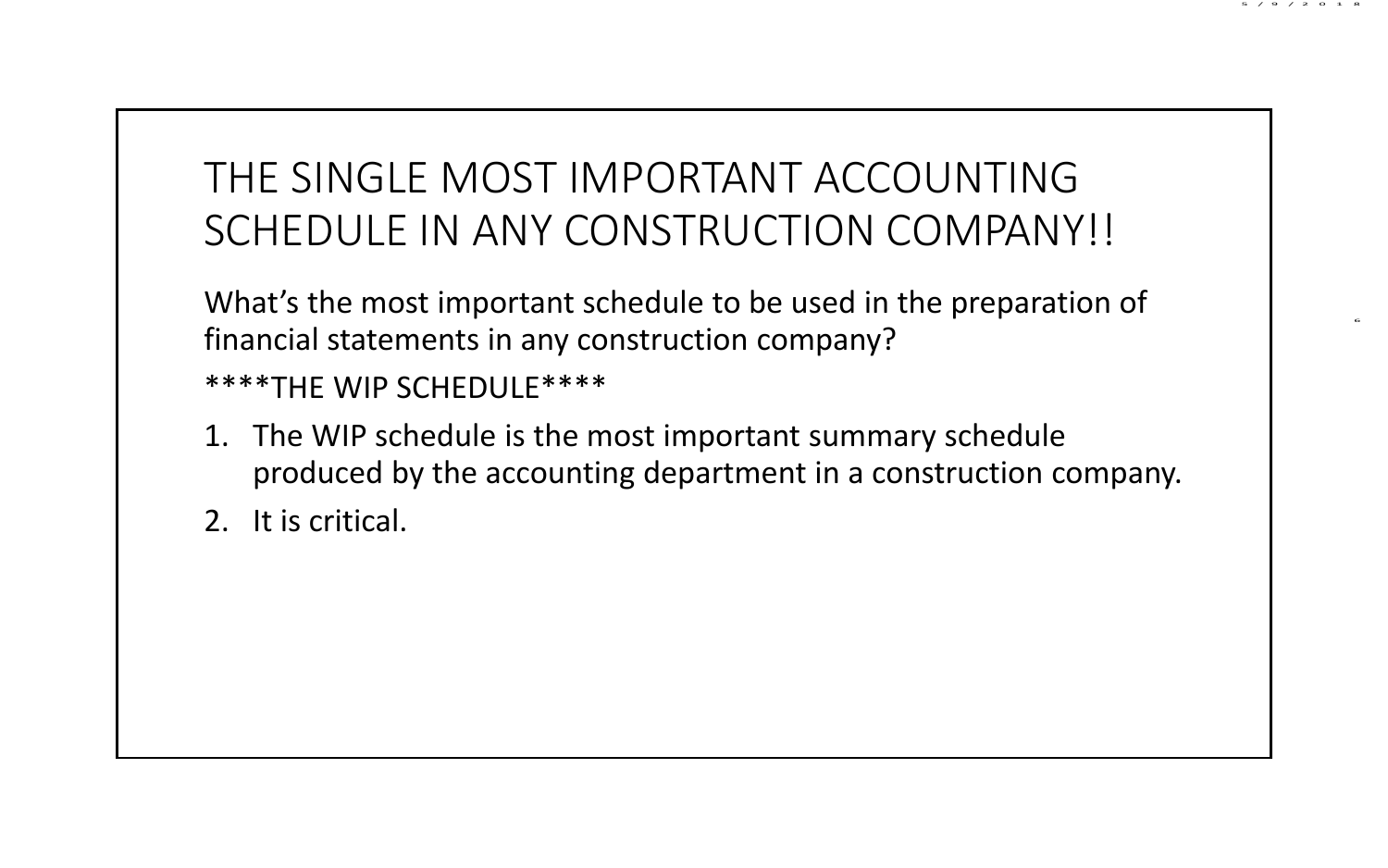# Who is Responsible for Preparing the Schedule? (2)

THE ACCOUNTING DEPARTMENT CAN'T PREPARE THE WIP SCHEDULE IN A VACUUM.

IT REQUIRES INPUT FROM LOTS OF OTHER PEOPLE IN THE COMPANY.

**IF YOU DON'T HAVE ACCURATE AND TIMELY INFORMATION FOR THE WIP, THEN DON'T PREPARE IT!!**

**DON'T PREPARE A WIP UNLESS IT'S CORRECT TO THE BEST OF YOUR KNOWLEDGE!!**

It's worse to produce an incorrect WIP schedule and give it to someone who's going to rely on it than it is to just tell them you can't produce it.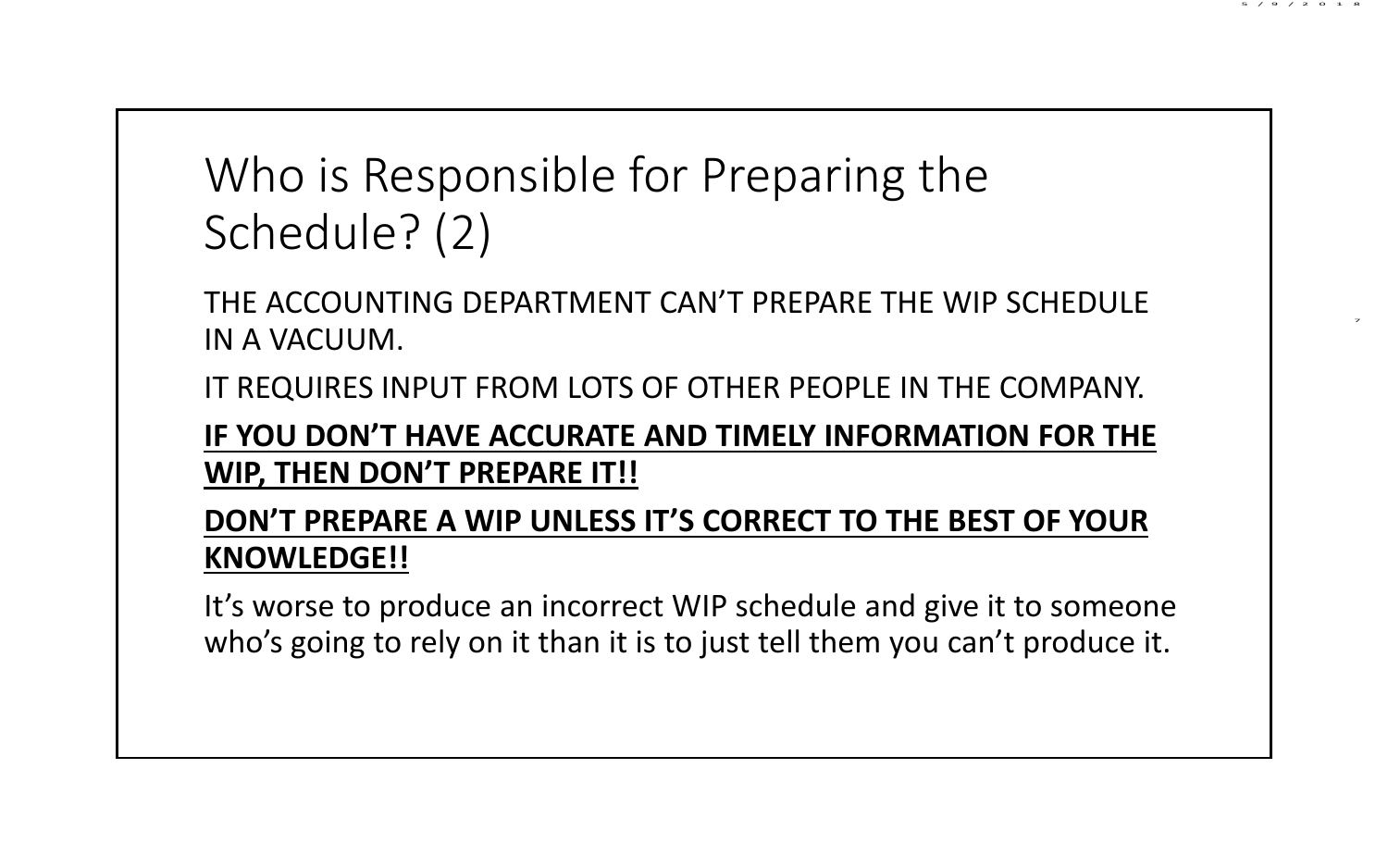## A USELESS DOCUMENT?

The very worst thing you can do with a WIP schedule is furnish one, monthly or quarterly, to your bonding company that shows everything is hunky dory only to find out at year end that all those WIP schedules were incorrect.

5 /9 /2 0 1 8

8

In fact, a "useless document" is better than a document that produces "negative utility". An incorrect WIP schedule is worse than useless.

There is no quicker way to lose the trust of your bonding agent, banker, shareholders.

And who's going to be blamed when people start losing trust? That's right.

The accountant who prepares the WIP schedules.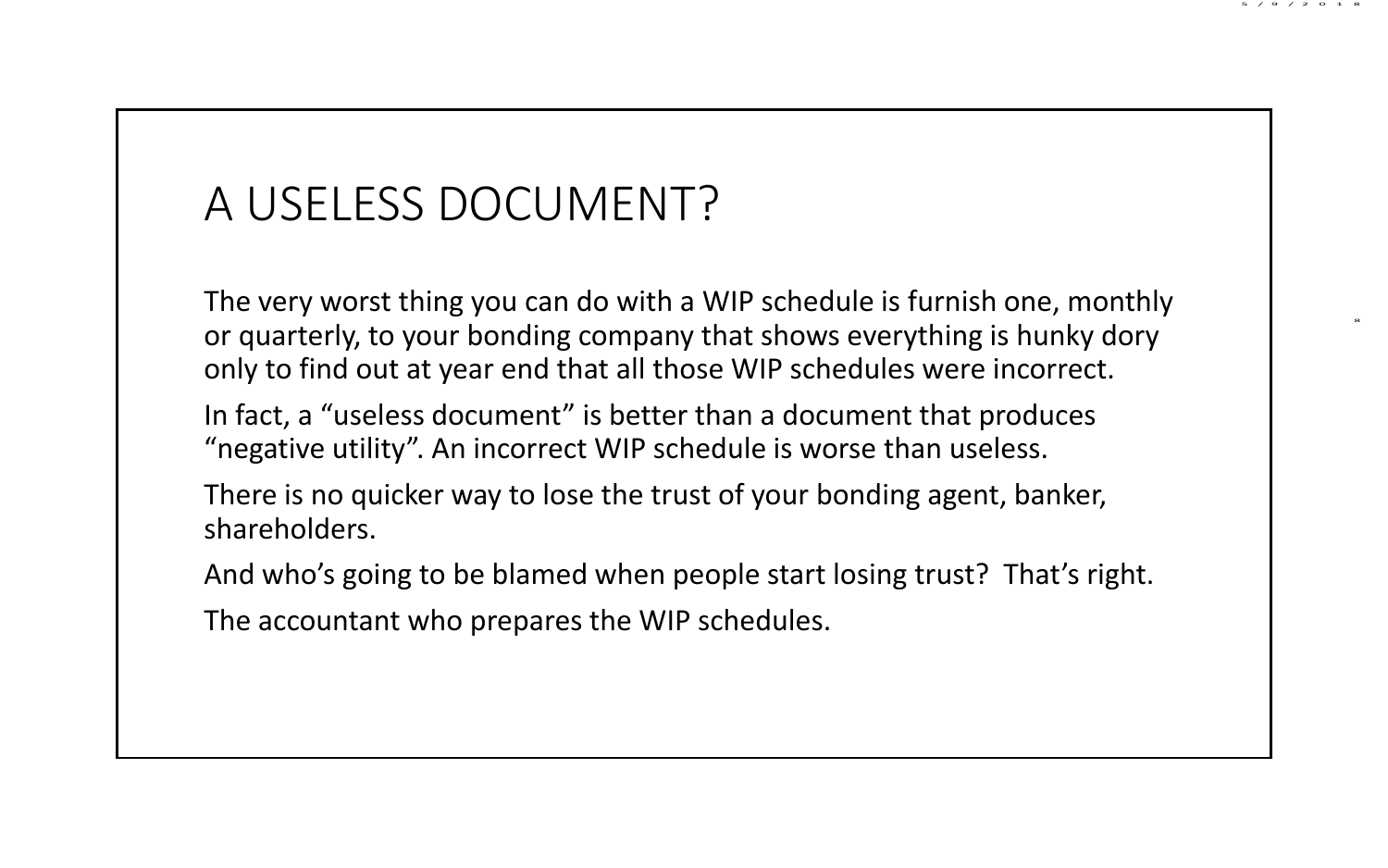# REMEMBER! The WIP schedule is not just a function of the accounting department.

5 /9 /2 0 1 8

9

The accounting department is the last stop before it is delivered to the user, eg., the owner, shareholders, bonding company, bank, etc. But almost all the information on the WIP is furnished by someone else.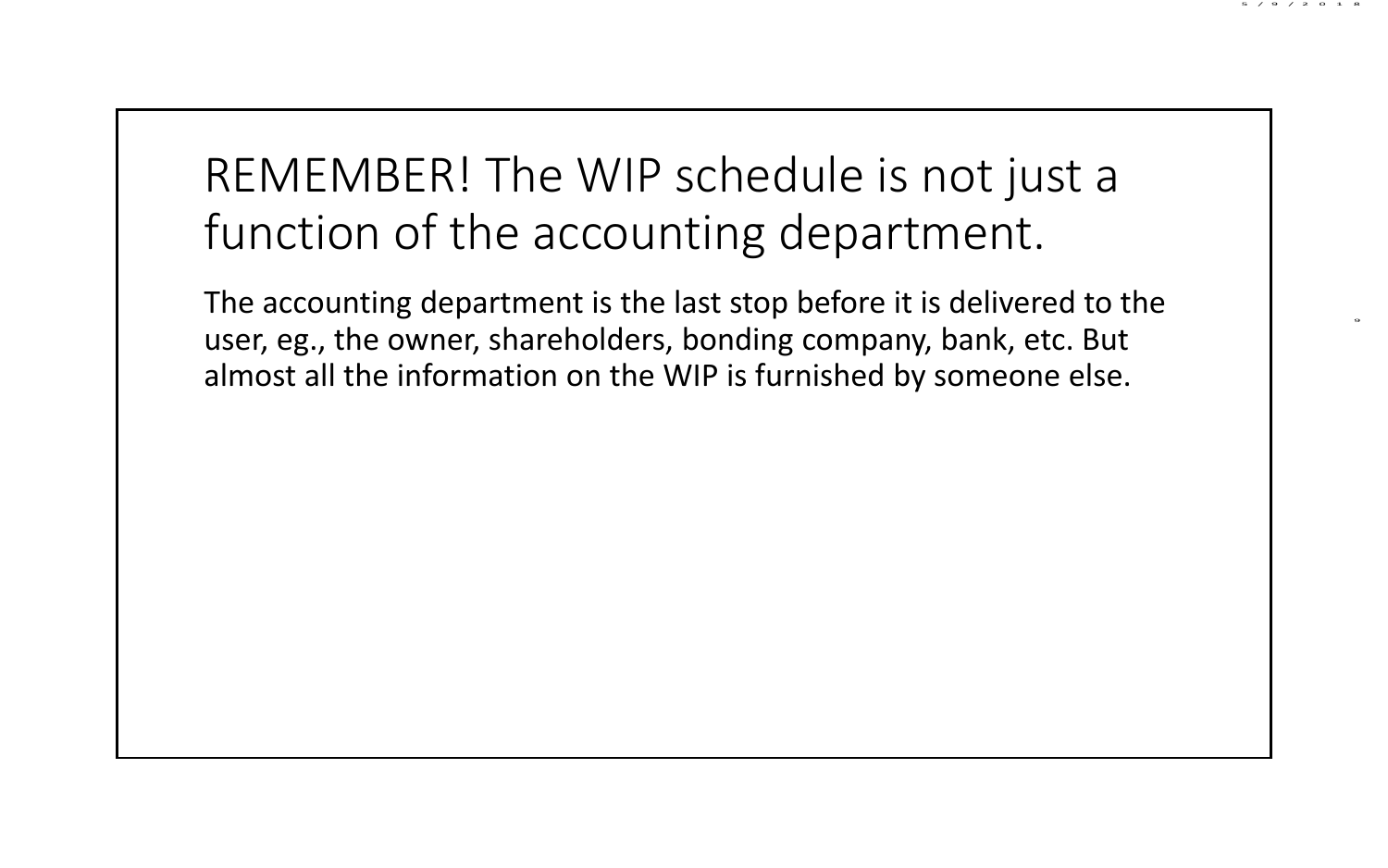# Who is Responsible for Preparing the Schedule?

#### EVERYONE!

- 1. The owner.
- 2. All project managers.
- 3. All supervisors.
- 4. All estimators.
- 5. All bookkeepers.
- 6. The CFO.
- 7. EVERYONE!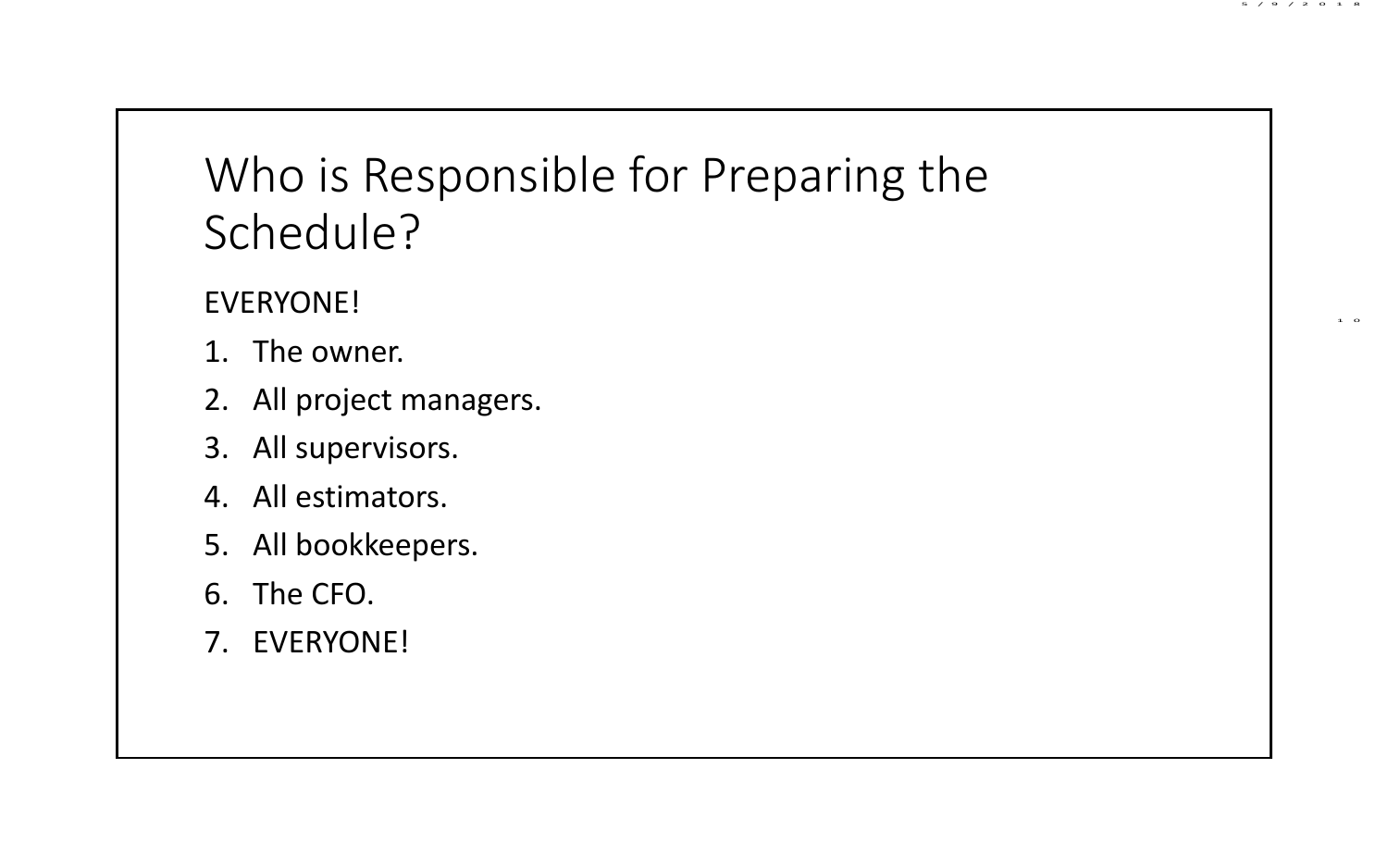# What information is provided by the owner?

5 /9 /2 0 1 8

1 1

It depends on the size of the company and the business model.

If it's a small to medium size company the owner must let the accounting department know when there's a new contract.

#### **OR CHANGE ORDER!**

If you don't have current accurate information regarding contract amounts or **CHANGE ORDERS,** then don't bother preparing a WIP.

Why not, you ask?

**BECAUSE IT WILL BE A WORSE THAN USELESS DOCUMENT WHEN YOU'RE FINISHED. IT WILL HAVE "NEGATIVE UTILITY".**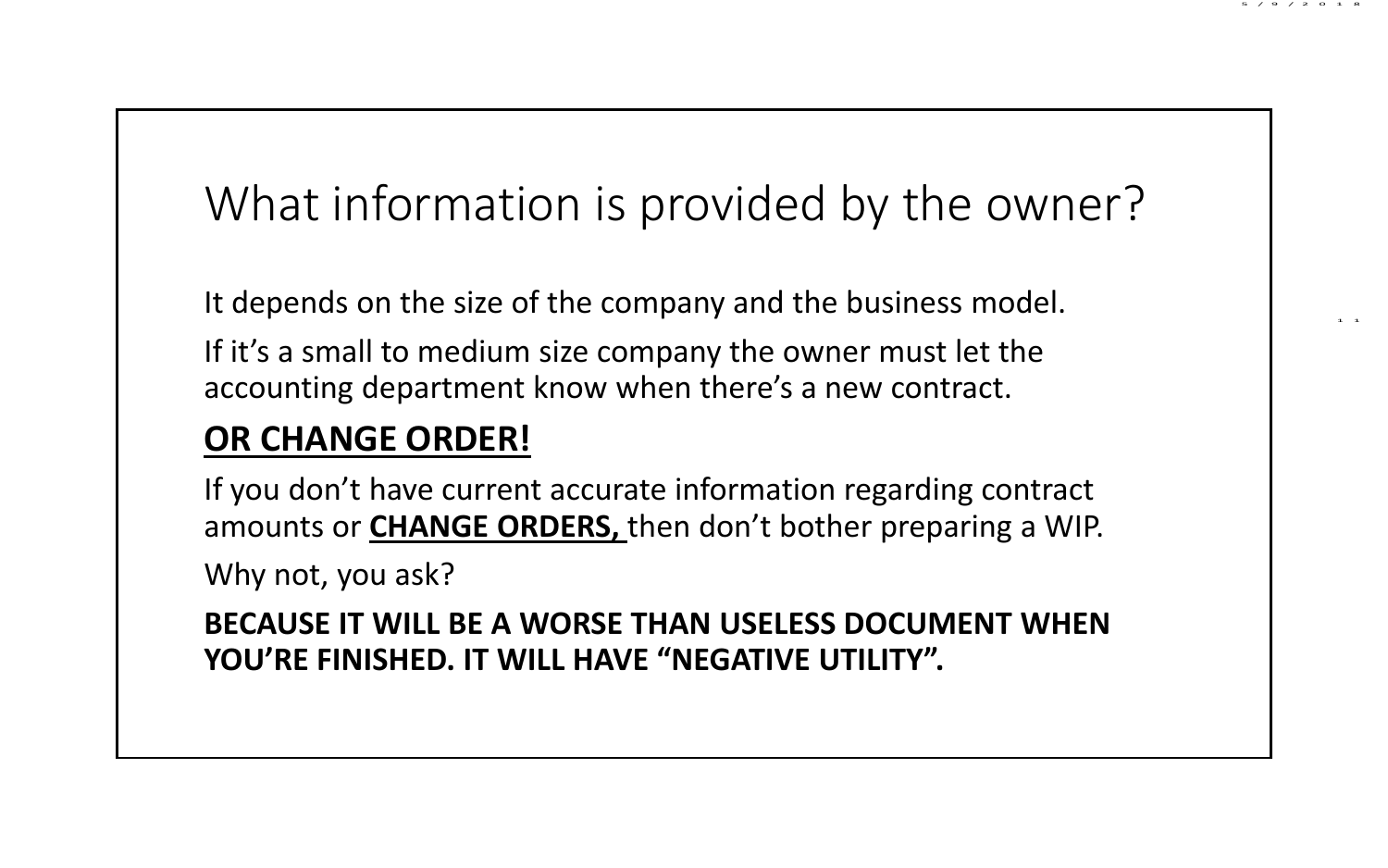#### What information is provided by the owner? (2)

5 /9 /2 0 1 8

1 2

If it's a small to medium size company the owner must provide "*Estimated Cost to Complete".*

If it's a larger company, it may be the project manager, working with the estimator, providing *Estimated Cost to Complete.*

But whoever provides it,

#### *ESTIMATED COST TO COMPLETE* **IS NOT A NUMBER CALCULATED ON THE WIP SCHEDULE!!! IT'S A JUDGMENT!!!**

More later.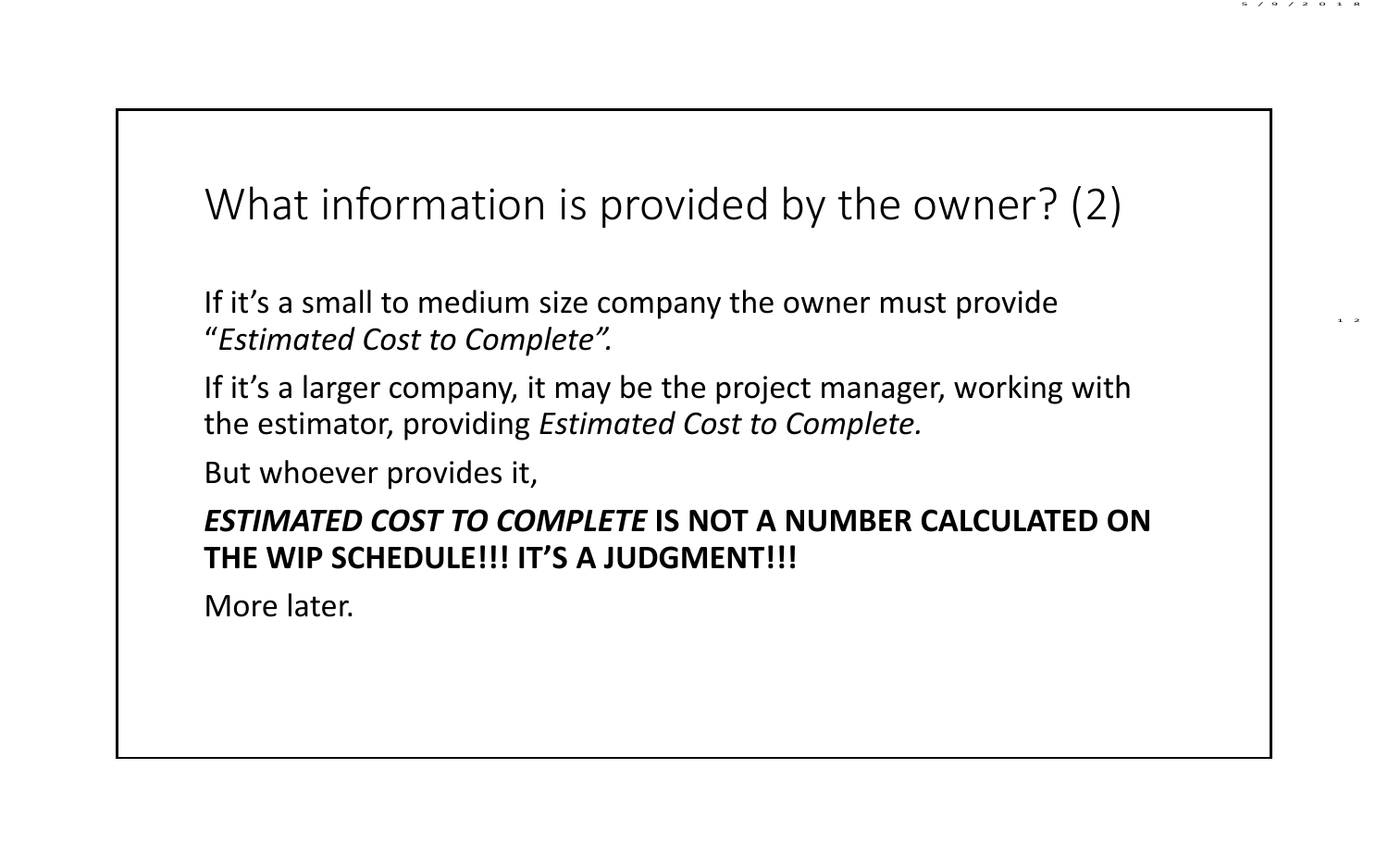# What Information is Provided by Project Managers?

Project managers, depending on the size of the company and the business model, are sometimes charged with ordering goods and materials, generating contracts with subs (AND HAVING THEM APPROVED BY THE OWNER BEFORE THE WORK IS DONE), ensuring that all sub billings are promptly delivered to accounting, and myriad other tasks.

5 /9 /2 0 1 8

1 3

If the project manager doesn't perform these tasks, accurately and timely, don't bother preparing <sup>a</sup> WIP schedule.

Why not? Why not at least prepare the WIP, you ask?

#### **BECAUSE IT WILL BE A WORSE THAN USELESS DOCUMENT WHEN YOU'RE FINISHED. IT WILL HAVE "NEGATIVE UTILITY".**

It will be incorrect!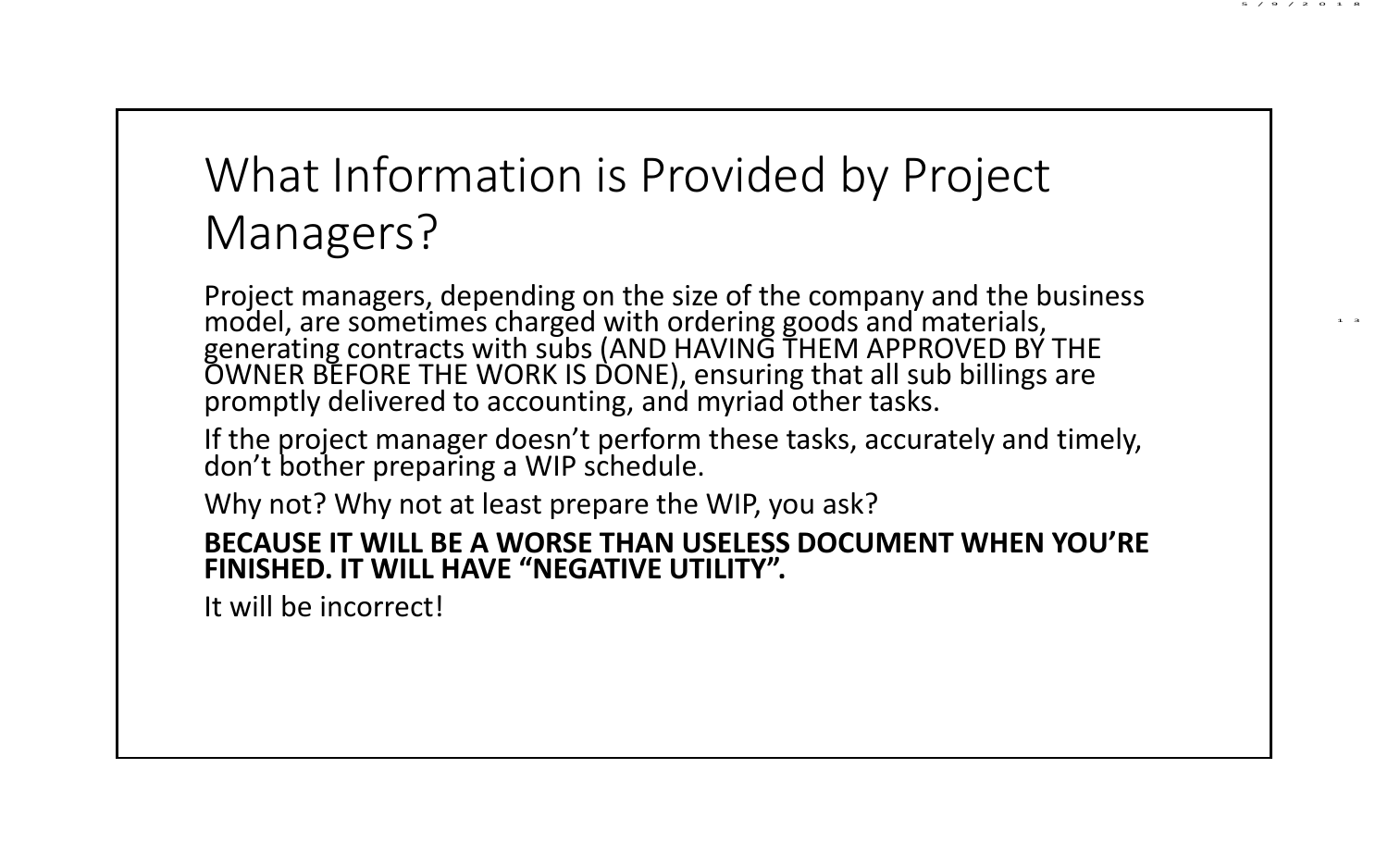### What is the CFO's responsibility?

The CFO is responsible for ensuring that the accounting department runs like a well oiled clock.

The CFO establishes deadlines for submission of paperwork and follows up on slacking.

5 /9 /2 0 1 8

1 4

The CFO, once paperwork is received, ensures that everything, everything, is entered, reviewed, and balanced daily.

What if a bookkeeper receives a \$200K invoice from a supplier late one Friday afternoon. But due to a laison later that evening, slides the invoice in the bottom drawer for input next week. But then forgets about it. Imagine the error on the next WIP.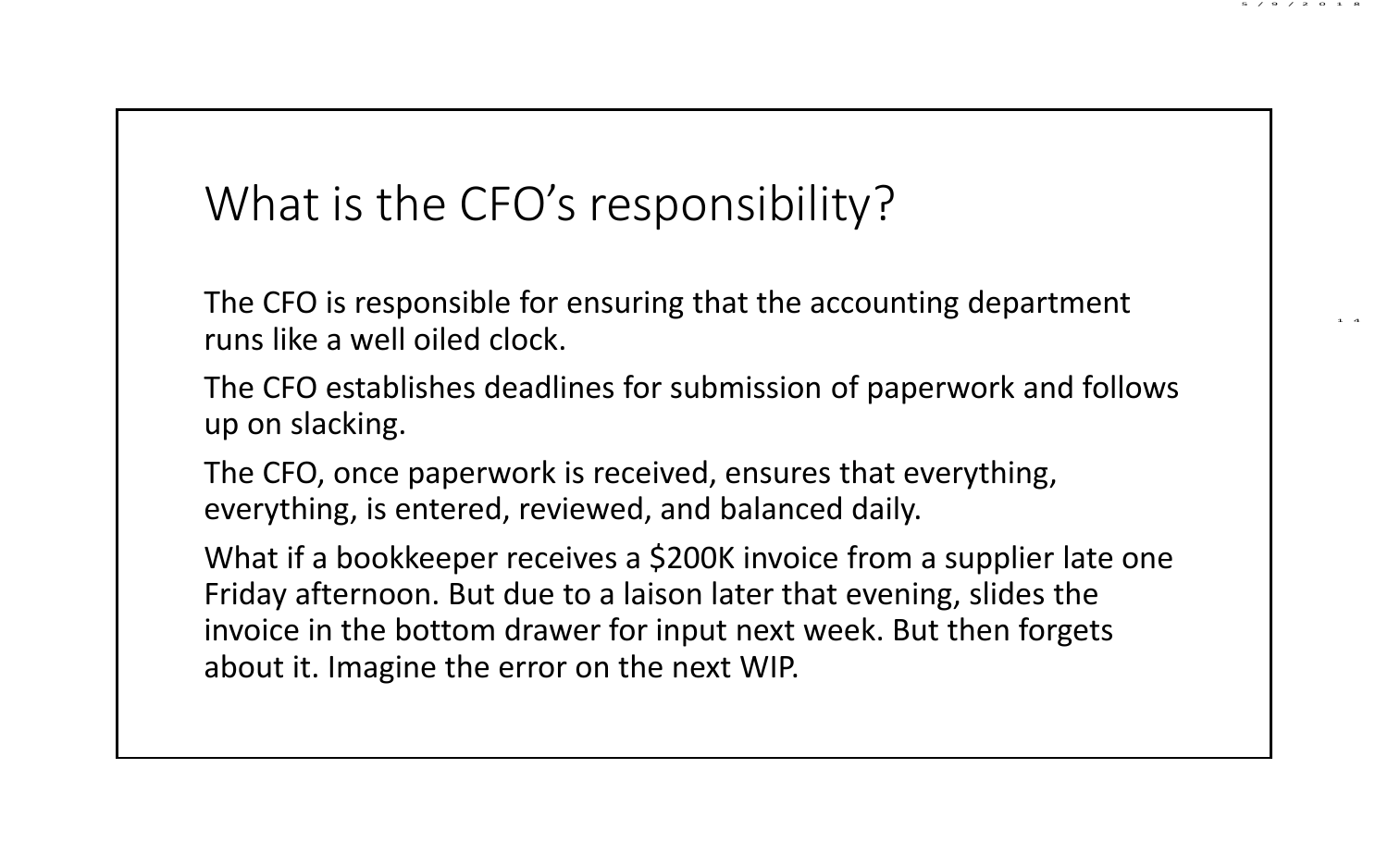#### 5 /9 /2 0 1 8

1 5

# Calculation of the WIP

For years, GAAP required that long‐term contracts be accounted for under SOP 81‐1 and the related literature.

- For reporting periods beginning after December 15, 2017 we will use ASC606.
- I assume, however, that most will continue to report under the percentage of completion as before and draft their contracts accordingly.

Https://www mossadams.com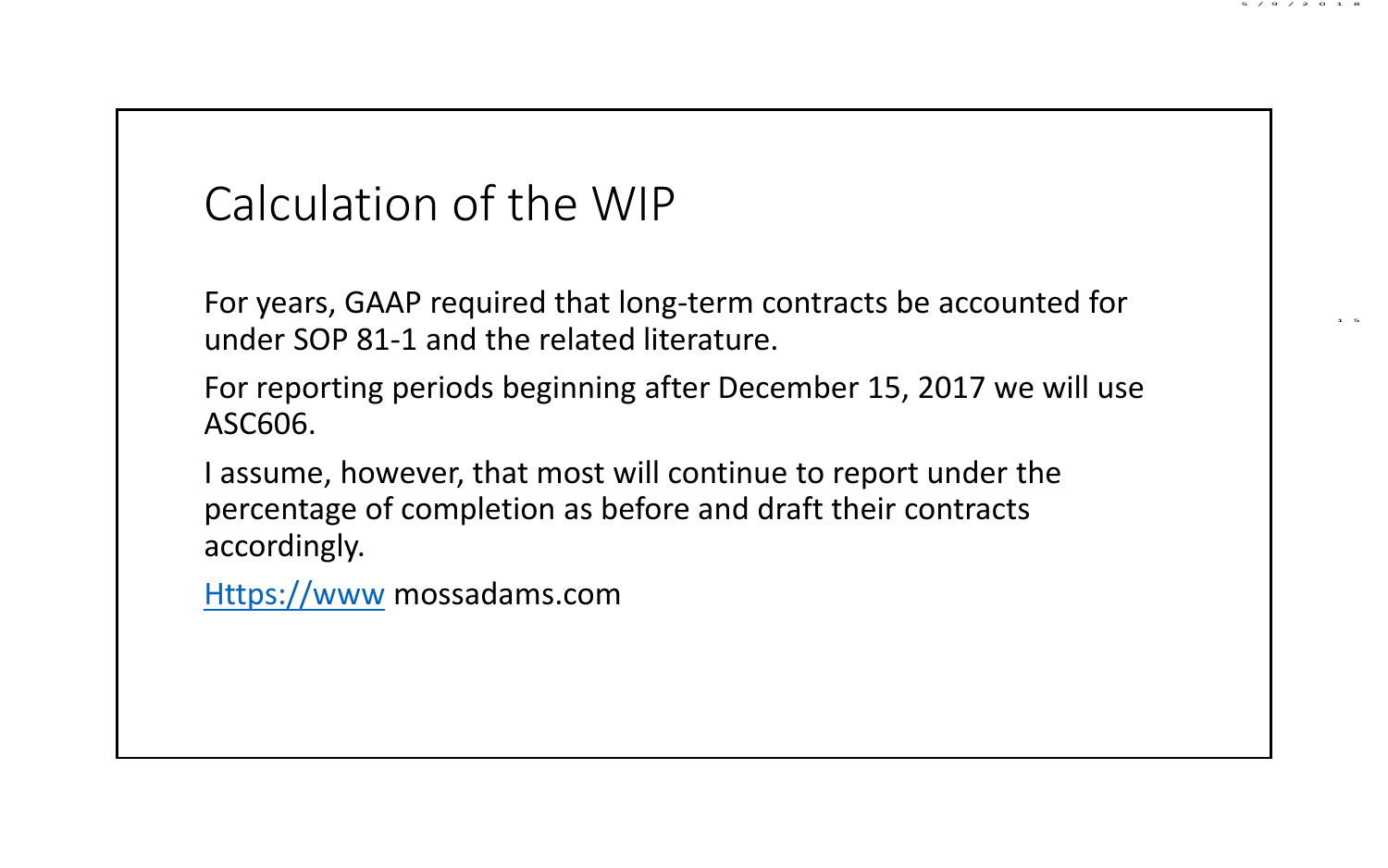### My WIP

• Keep in mind that this is my WIP schedule. Over the past 23 years I've added to this workbook, changed it, and made it into something that works for me. And when I was with a large firm, if someone was working on an engagement for me, I'd insist that they also use it. There's nothing more maddening, for me, in public accounting, than staff people creating their own workpaper masterpieces that no one has seen before and trying to figure out what they're doing. So I used it, still use it, and it has made my life much easier.

5 /9 /2 0 1 8

1 6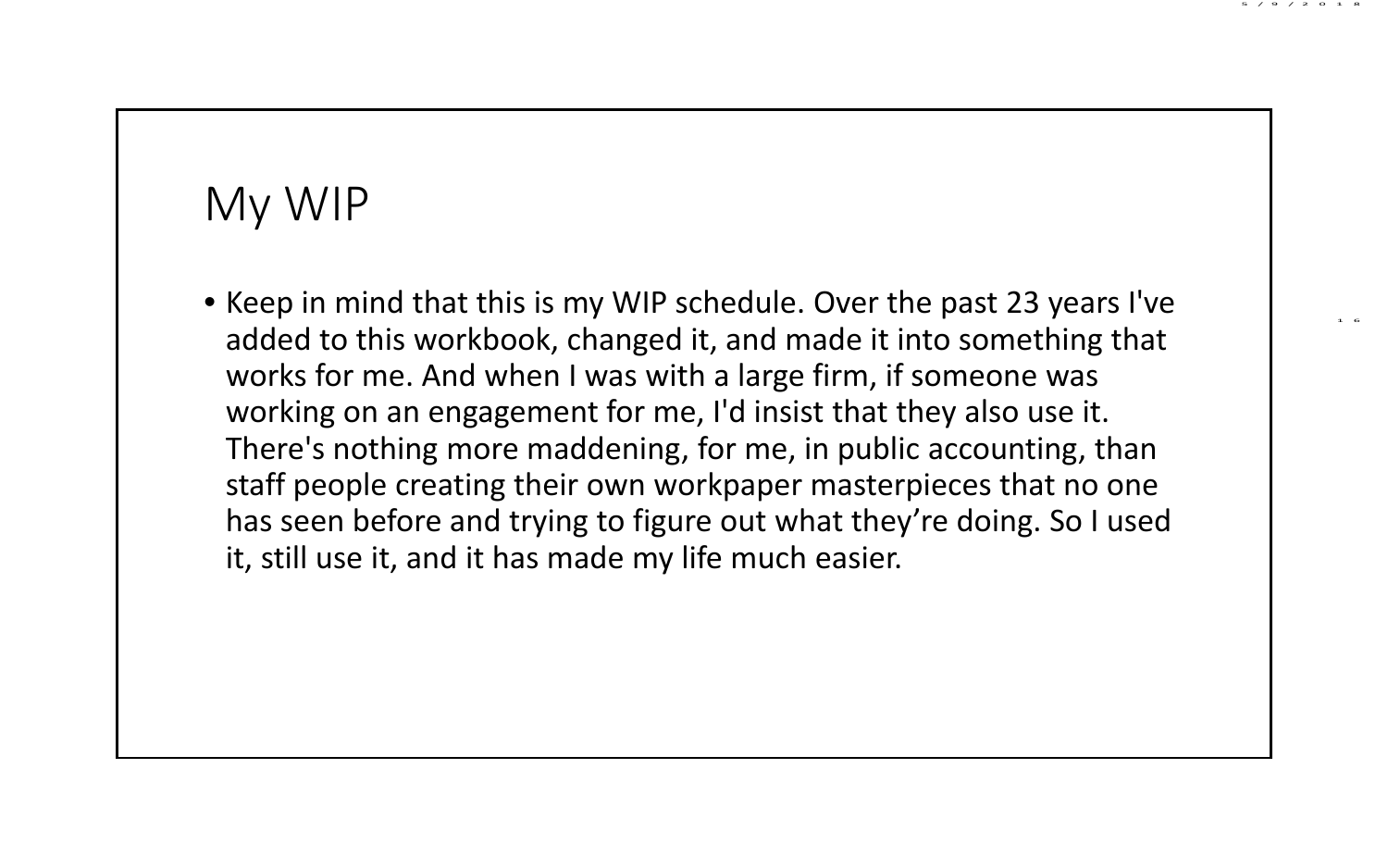# Best Practices (One of them according to Bob)

5 /9 /2 0 1 8

1 7

One thing I do, not sure I'd call it "the best practice" because I'm not sure there is one best practice, but when I have the WIP schedule in agreement with the annual audited/reviewed/compiled/tax return, I protect it and start a new one for the new year. And the only numbers on the new one from prior years are the prior year revenue, prior year expenses, billings to date as of prior year per the audited or reviewed or compiled or tax return financial statements.

And, and this is very important, the only prior year jobs that should be on this year's WIP are those that were **in progress at the end of the prior year**.

I believe that's the "best practice".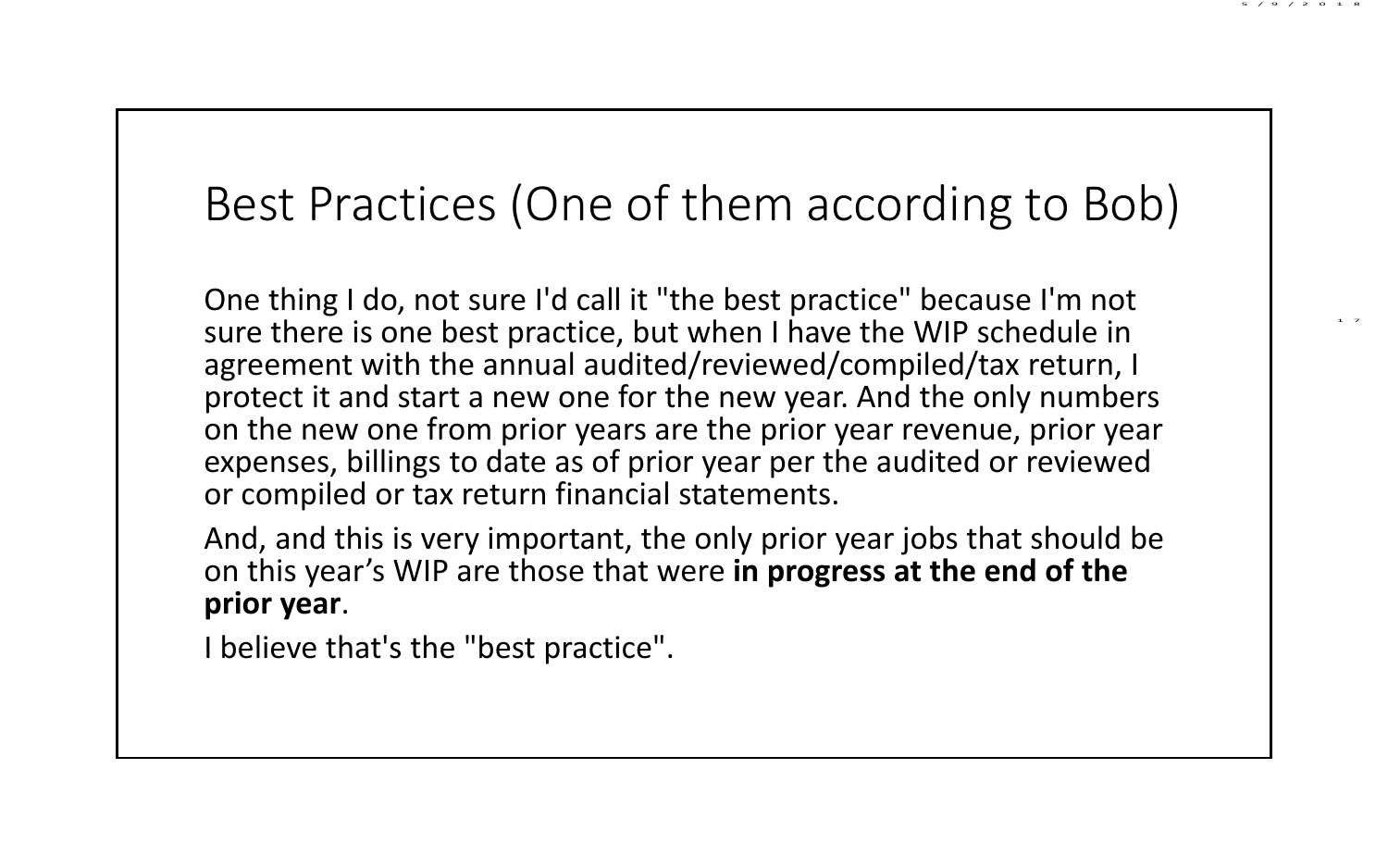| $\mathsf{A}$    | B             | C    | D   | Ë                             | G                            | н                |                     |                | κ            |              | M                  |
|-----------------|---------------|------|-----|-------------------------------|------------------------------|------------------|---------------------|----------------|--------------|--------------|--------------------|
|                 |               |      |     |                               |                              |                  |                     |                |              |              |                    |
| Line            |               |      |     |                               | Adjusted                     | <b>Fst Total</b> | <b>Fstimated</b>    | Est            | P.Y.         | C.Y.         | <b>Total Costs</b> |
| No.             | <b>Job No</b> | Code | Loc | <b>Job Name</b>               | <b>Contract Amt</b>          | Costs            | <b>Gross Profit</b> | <b>GP Pcnt</b> | Costs        | Costs        | to Date            |
|                 | 18 R2017.17   |      | I۵  | CAPITAL BUILDING, WASHINGTON, | 0.00                         | 0.00             | 0.00                | 0.00%          | 0.00         | 0.00         | 0.00               |
|                 | 1R2017.01     | o    | I۵  | CAPITAL BUILDING, WASHINGTON, | 627,552.64                   | 629.515.27       | $-1,962.63$         | $-0.31%$       | 232.00       | 344,128.86   | 344,360.86         |
|                 | 15 R2017.14   |      | I۵  | CAPITAL BUILDING, WASHINGTON, | 363.489.80                   | 328, 127.63      | 35.362.17           | 9.73%          | 0.00         | 105.354.21   | 105.354.21         |
|                 | 37 R2017.36   | o    | I۵  | CAPITAL BUILDING, WASHINGTON, | 417.494.00                   | 322.556.32       | 94.937.68           | 22.74%         | 0.00         | 207,345.48   | 207.345.48         |
|                 | 14 R2017.13   |      | I٥  | CAPITAL BUILDING, WASHINGTON, | 765,555.67                   | 502.028.25       | 263.527.42          | 34.42%         | 182.979.16   | 256.951.24   | 439.930.40         |
|                 | 38 R2017.37   |      | I٥  | CAPITAL BUILDING, WASHINGTON, | 116.797.75                   | 114,419.50       | 2.378.25            | 2.04%          | 0.00         | 109,755.46   | 109,755.46         |
|                 | 4 R2017.04    |      | 10  | CAPITAL BUILDING, WASHINGTON, | 1,151,847.00                 | 840,460.55       | 311,386.45          | 27.03%         | 787,861.18   | 52,599.37    | 840.460.55         |
|                 | 5 R2017.05    |      | 10  | CAPITAL BUILDING, WASHINGTON, | 1,085,139.64                 | 442,208.78       | 642,930.86          | 59.25%         | 335,847.94   | 106,360.84   | 442,208.78         |
|                 | 26 R2017.25   |      | m   | CAPITAL BUILDING, WASHINGTON, | 10.650.00                    | 5,679.58         | 4,970.42            | 46.67%         | 0.00         | 5,679.58     | 5,679.58           |
|                 | 28 R2017.27   |      | 10  | CAPITAL BUILDING, WASHINGTON, | 4.000.00                     | 3.272.89         | 727.11              | 18.18%         | 0.00         | 3.272.89     | 3.272.89           |
|                 | 31 R2017.30   |      | I۵  | CAPITAL BUILDING, WASHINGTON, | 750.00                       | 694.79           | 55.21               | 7.36%          | 0.00         | 694.79       | 694.79             |
|                 | 2R2017.02     |      | 10  | <b>WARRANTY WORK</b>          | 0.00                         | 253.32           | $-253.32$           | #DIV/0!        | 0.00         | 253.32       | 253.32             |
|                 | 3R2017.03     |      |     | <b>WARRANTY WORK</b>          | 0.00                         | 0.00             | 0.00                | 0.00%          | 0.00         | 0.00         | 0.00               |
| 10 <sub>0</sub> |               |      |     |                               | 0.00                         | 0.00             | 0.00                | 0.00%          | 0.00         | 0.00         | 0.00               |
|                 | 24 R2017.23   |      |     | CAPITAL BUILDING, WASHINGTON, | 0.00                         | 850.64           | $-850.64$           | #DIV/01        | 0.00         | 850.64       | 850.64             |
|                 | 41 R2017.40   |      |     | YARD IMPROVEMENTS             | 0.00                         | 0.00             | 0.00                | 0.00%          | 0.00         | 0.00         | 0.00               |
|                 | 42 R2017.41   |      |     | <b>YARD</b>                   | 0.00                         | 0.00             | 0.00                | 0.00%          | 0.00         | 0.00         | 0.00               |
|                 | 43 R2017.42   |      | I۵  | <b>OTHER YARD</b>             | 0.00                         | 0.00             | 0.00                | 0.00%          | 0.00         | 0.00         | 0.00               |
| 44 0            |               | o    | I۵  | Accrued Loss on CIP           | 0.00                         | 800.00           | $-800.00$           | #DIV/0!        | 0.00         | 800.00       | 800.00             |
|                 |               |      |     |                               | 2200.15                      |                  |                     |                | 2200.15      | 2200.15      |                    |
|                 |               |      |     |                               | 6.578.329.86<br>5.081.421.33 |                  | 1.496.908.53        |                | 2.032.785.75 | 2.358.735.02 | 4.391.520.77       |

5 /9 /2 0 1 8

1 8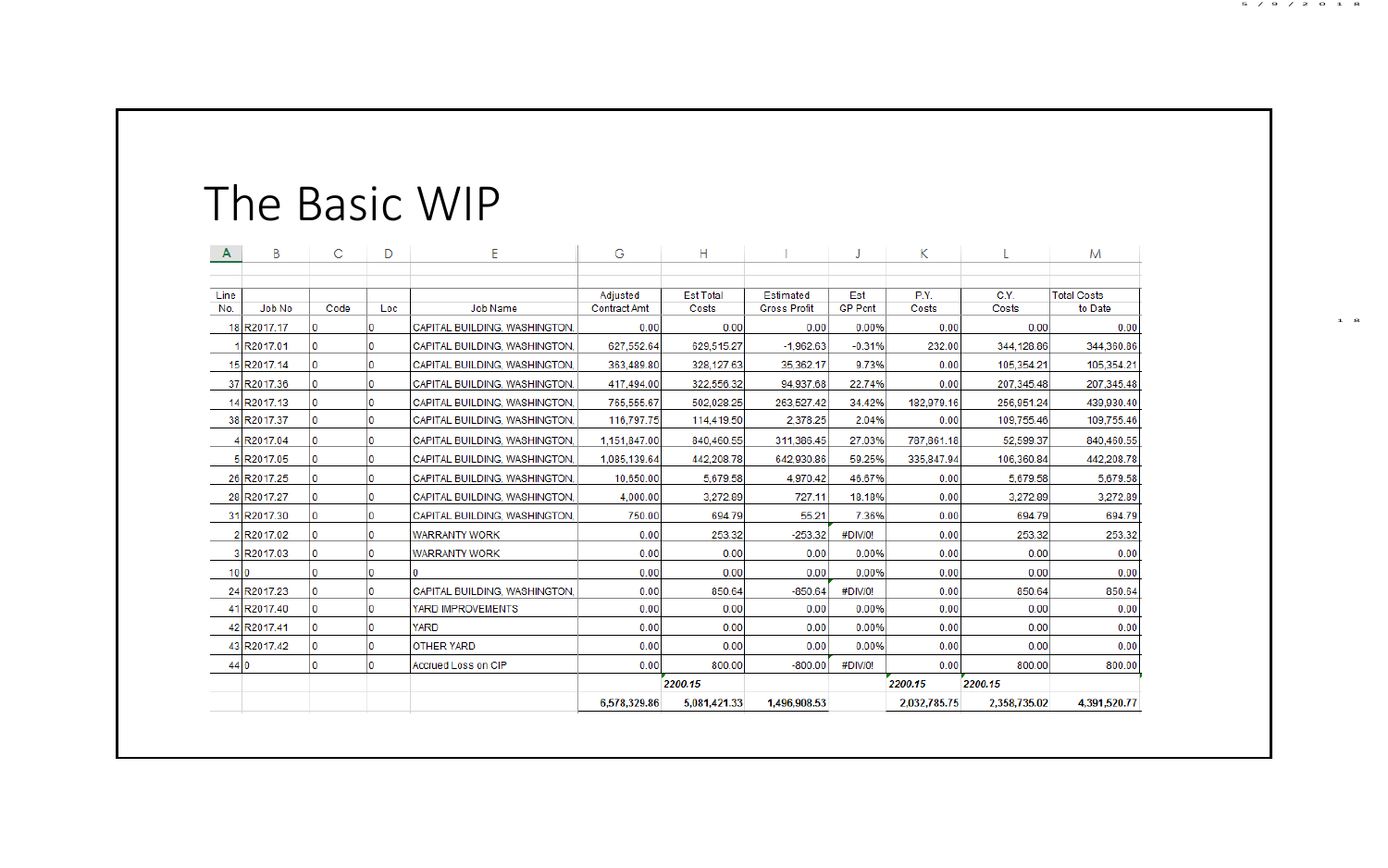| N               | $\circ$      | P            | R                | S               |                 | U                  | v               | W                   | X               | v                     |
|-----------------|--------------|--------------|------------------|-----------------|-----------------|--------------------|-----------------|---------------------|-----------------|-----------------------|
|                 |              |              | (From billing    |                 |                 |                    | Revenue         | Revenue             | <b>Total</b>    |                       |
|                 | <b>Stage</b> |              | requests)        | 26000           | 14005           | 14050              | Earned          | Earned              | <b>Revenues</b> | <b>Billed to Date</b> |
| <b>Est Cost</b> | Stage of     | Earned       | <b>Billed To</b> | (Over)          | Under           | Unbilled           | Per Books       | <b>Per Books</b>    | Earned          | <=                    |
| to Compl        | Comp         | Revenues     | Date             | <b>Billings</b> | <b>Billings</b> | <b>Receivables</b> | P.Y.            | <b>Current Year</b> | Per Books       | <b>Contract Amt</b>   |
| 0.00            | 0.00%        | 0.00         | 0.00             | 0.00            | 0.00            | 0.00               | 0.00            | 0.00                | 0.00            | OK                    |
| 285.154.41      | 54.70%       | 343.287.00   | 325.589.51       | 0.00            | 17,697.49       | 0.00               | $-320.00$       | $-342.967.00$       | $-343.287.00$   | OK                    |
| 222.773.42      | 32.11%       | 116,708.00   | 76.545.65        | 0.00            | 40.162.35       | 0.00               | 0.00            | $-116.708.00$       | $-116.708.00$   | OK                    |
| 115,210.84      | 64.28%       | 268.373.00   | 308.814.00       | 40.441.00       | 0.00            | 0.00               | 0.00            | $-268.373.00$       | $-268.373.00$   | OK                    |
| 62.097.85       | 87.63%       | 670.861.00   | 689,355.87       | 18.494.87       | 0.00            | 0.00               | $-233.568.00$   | $-437.293.00$       | $-670.861.00$   | OK                    |
| 4.664.04        | 95.92%       | 112.037.00   | 110.970.66       | 0.00            | 1.066.34        | 0.00               | 0.00            | $-112.037.00$       | $-112.037.00$   | OK                    |
| 0.00            | 100.00%      | 1.151.847.00 | 1,151,846.00     | 0.00            | 0.00            | 1.00               | $-1.000.278.00$ | $-151.569.00$       | $-1.151.847.00$ | OK                    |
| 0.00            | 100.00%      | 1.085.140.00 | 1.085.139.64     | 0.00            | 0.00            | 0.36               | $-921.846.00$   | $-163.294.00$       | $-1.085.140.00$ | OK                    |
| 0.00            | 100.00%      | 10,650.00    | 10,650.00        | 0.00            | 0.00            | 0.00               | 0.00            | $-10.650.00$        | $-10.650.00$    | OK                    |
| 0.00            | 100.00%      | 4,000.00     | 4.000.00         | 0.00            | 0.00            | 0.00               | 0.00            | $-4,000,00$         | $-4,000,00$     | OK                    |
| 0.00            | 100.00%      | 750.00       | 750.00           | 0.00            | 0.00            | 0.00               | 0.00            | $-750.00$           | $-750.00$       | OK                    |
| 0.00            | 100.00%      | 0.00         | 0.00             | 0.00            | 0.00            | 0.00               | 0.00            | 0.00                | 0.00            | OK                    |
| 0.00            | 0.00%        | 0.00         | 0.00             | 0.00            | 0.00            | 0.00               | 0.00            | 0.00                | 0.00            | OK                    |
| 0.00            | 0.00%        | 0.00         | 0.00             | 0.00            | 0.00            | 0.00               | 0.00            | 0.00                | 0.00            | OK                    |
| 0.00            | 100.00%      | 0.00         | 0.00             | 0.00            | 0.00            | 0.00               | 0.00            | 0.00                | 0.00            | OK                    |
| 0.00            | 0.00%        | 0.00         | 0.00             | 0.00            | 0.00            | 0.00               | 0.00            | 0.00                | 0.00            | OK                    |
| 0.00            | 0.00%        | 0.00         | 0.00             | 0.00            | 0.00            | 0.00               | 0.00            | 0.00                | 0.00            | OK                    |
| 0.00            | 0.00%        | 0.00         | 0.00             | 0.00            | 0.00            | 0.00               | 0.00            | 0.00                | 0.00            | OK                    |
| 0.00            | 100.00%      | 0.00         | 0.00             | 0.00            | 0.00            | 0.00               | 0.00            | 0.00                | 0.00            | OK                    |
| 2200.15         |              |              |                  |                 |                 |                    |                 |                     |                 |                       |
| 689,900.56      |              | 5,798,706.00 | 5,797,456.86     | 58,935.87       | 58,926.18       | 1.260.84           | $-2,522,226.00$ | $-3,276,480.00$     | -5.798.706.00   |                       |

1 9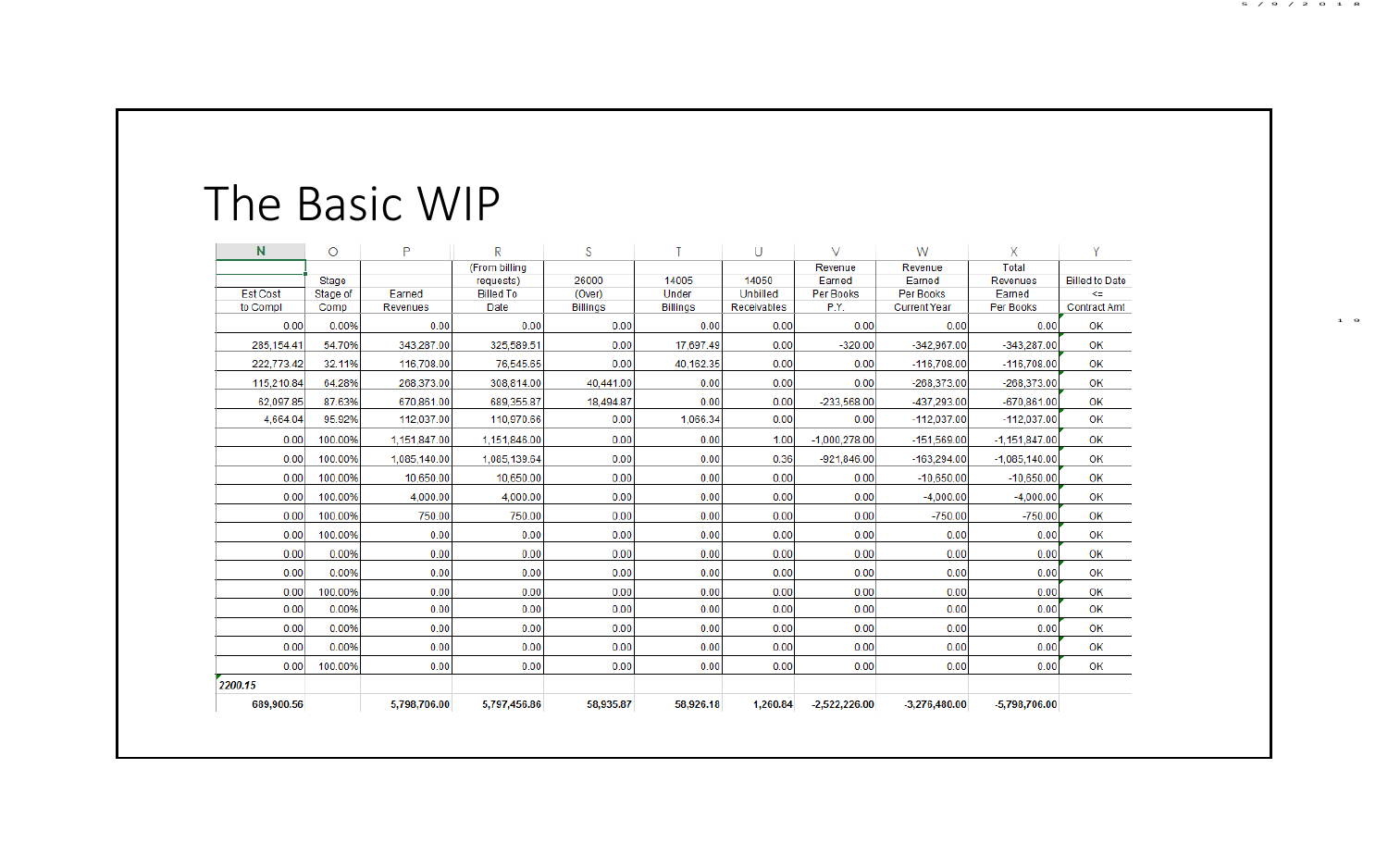A The reason I hard enter the integer in column A is so that I can sort this worksheet on any other column and then reset it by sorting on column A.

5 /9 /2 0 1 8

2 0

B Column B is the job number you use to identify your jobs. There should be one job number per job.

C and D Put anything you want in C. D helps for out of state jobs (Tax purposes)

E Job name

F Not important unless you're the outside accountant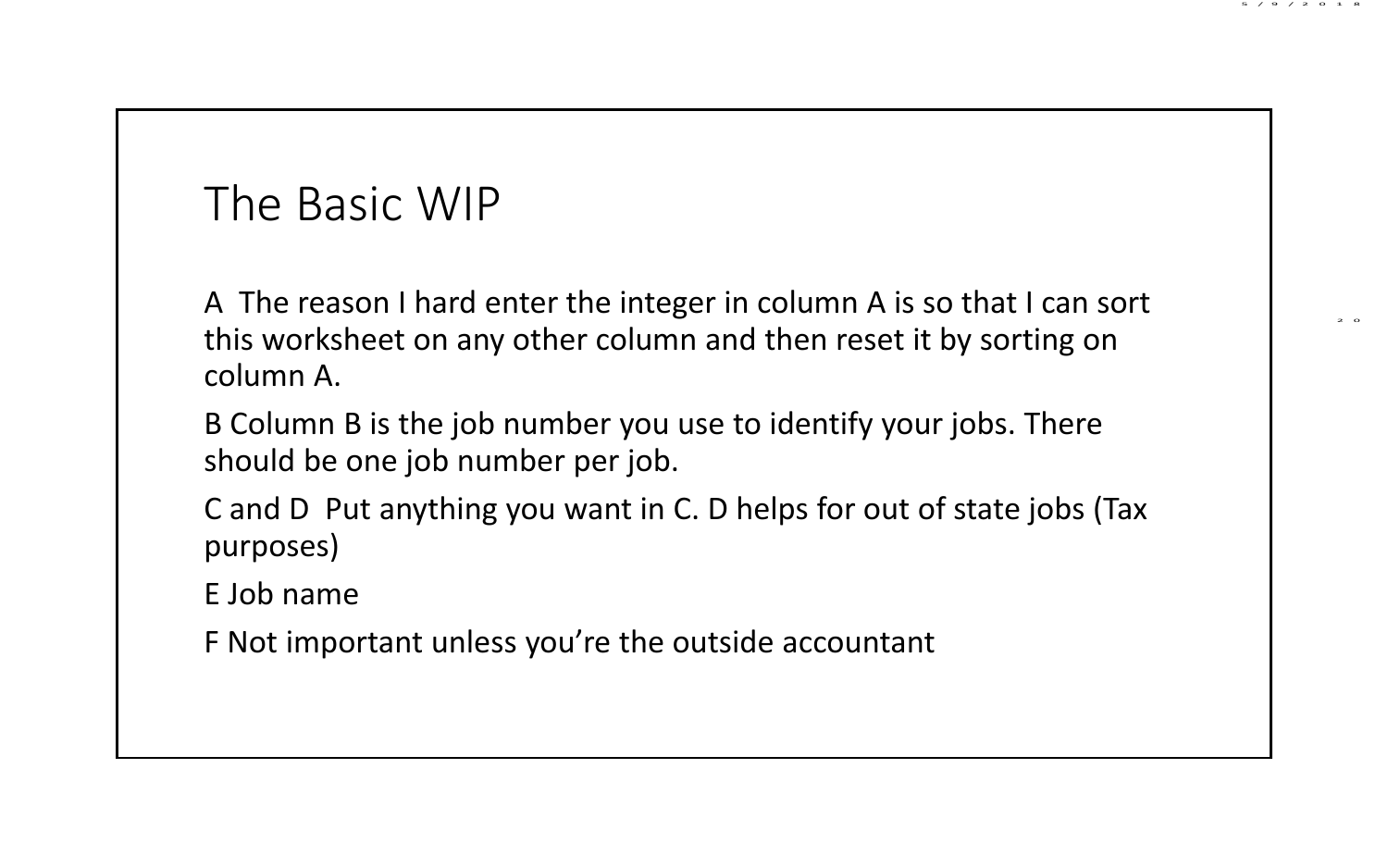G Column G is the "Adjusted Contract Amount" as of RIGHT NOW. Not as of the date of the financial statement. Because, since you're on POC, if this number changes, up or down, it will also change revenue earned to date. There's been much discussion about which number to use here. "What if I have an unapproved change order?" Well, I've always used, and I've heard this at one AICPA Construction conference after another, the amount from the latest change order, even if it's not approved, but it has been signed by our contractor and submitted to the owner/GC. For an extra degree of conservativeness (is this a word?), you can eliminate any profit from the change order and only consider the amount that is equal to costs. But that's an accounting policy and must be disclosed.

5 /9 /2 0 1 8

2 1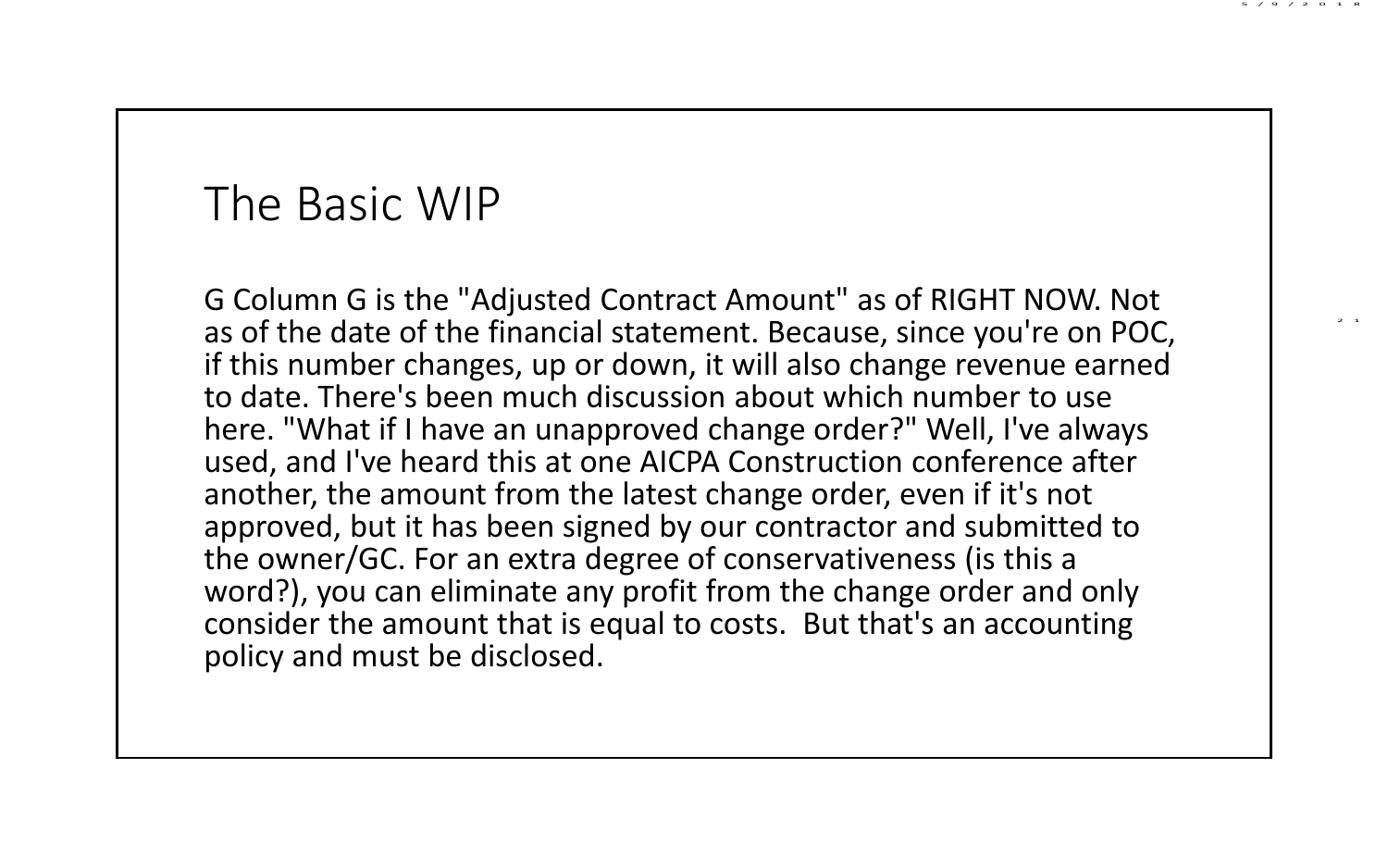Columns H,K,L,M have to do with job costs. ALL JOB COSTS!! What are job costs? What do you mean ALL JOB COSTS?

5 /9 /2 0 1 8

2 2

- 1. Direct costs include labor, materials, subcontractors directly related to the installation and preparation of materials and services incorporated into the final project.
- 2. Overhead and Indirect Costs Based on Some Consistent and Defensible Basis. (OAICBOSCADB)

It is not the owner's Mercedes or his daughter's "Sweet 16" or "Quinceanera".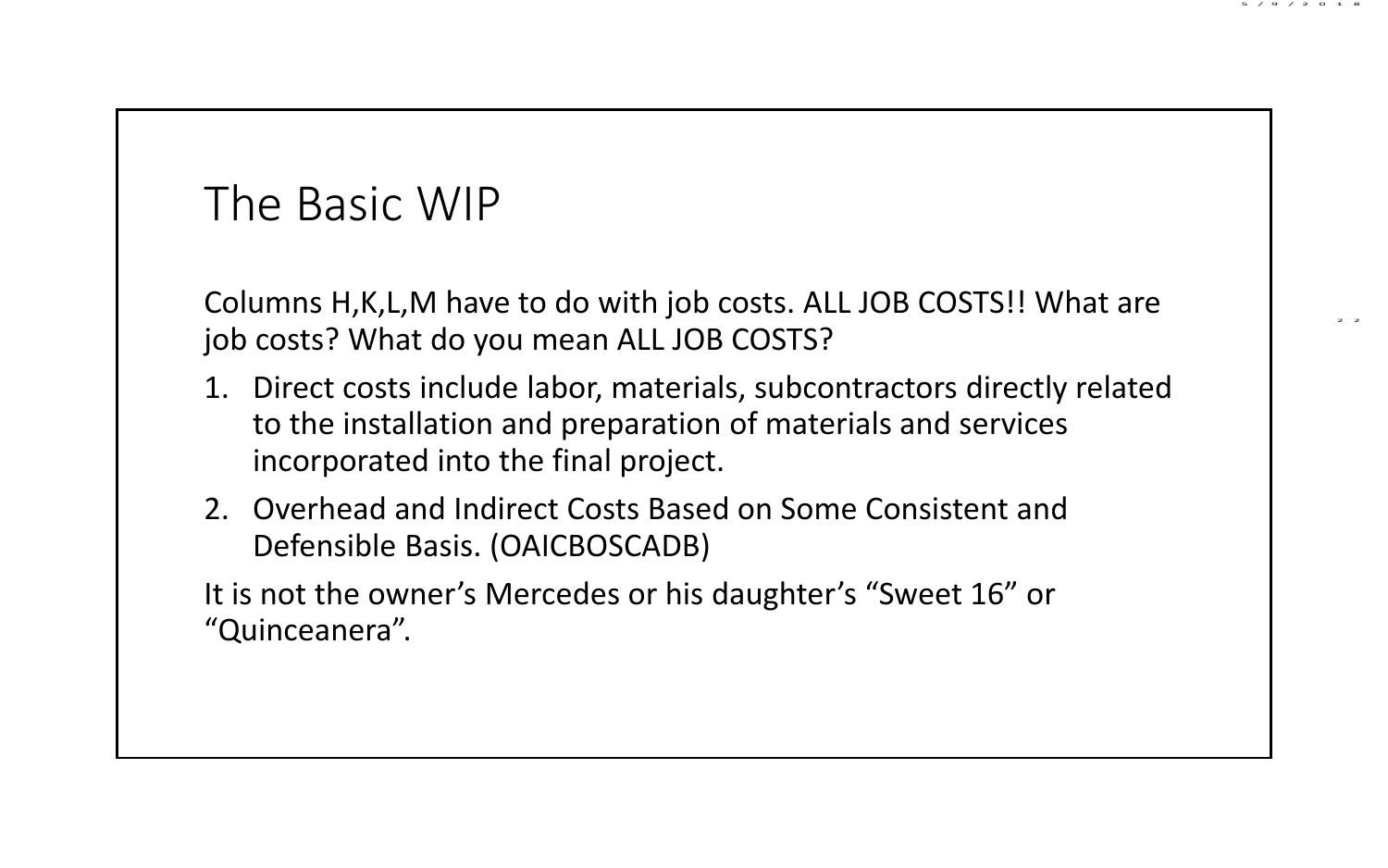# The Tricky Part is Allocating Overhead and Indirect Costs!

5 /9 /2 0 1 8

2 3

Indirect costs include indirect labor, contract supervision, tools and equipment, supplies, quality control and inspection, insurance, repairs and maintenance, depreciation on construction equipment. The list is not exhaustive and may include others.

You must have some consistent and defensible method of allocating indirect and overhead (OAICBOSCADB). It can't be which job is losing money and which isn't. One method in wide use is to calculate the ratio of direct labor dollars/by job to total direct labor dollars and no one, not the bonding company, not the IRS, no one has ever challenged that method so far as I know.

But the operative thought here is, if you haven't been allocating OAICBOSCADB, you have not included all costs and your WIP is INCORRECT!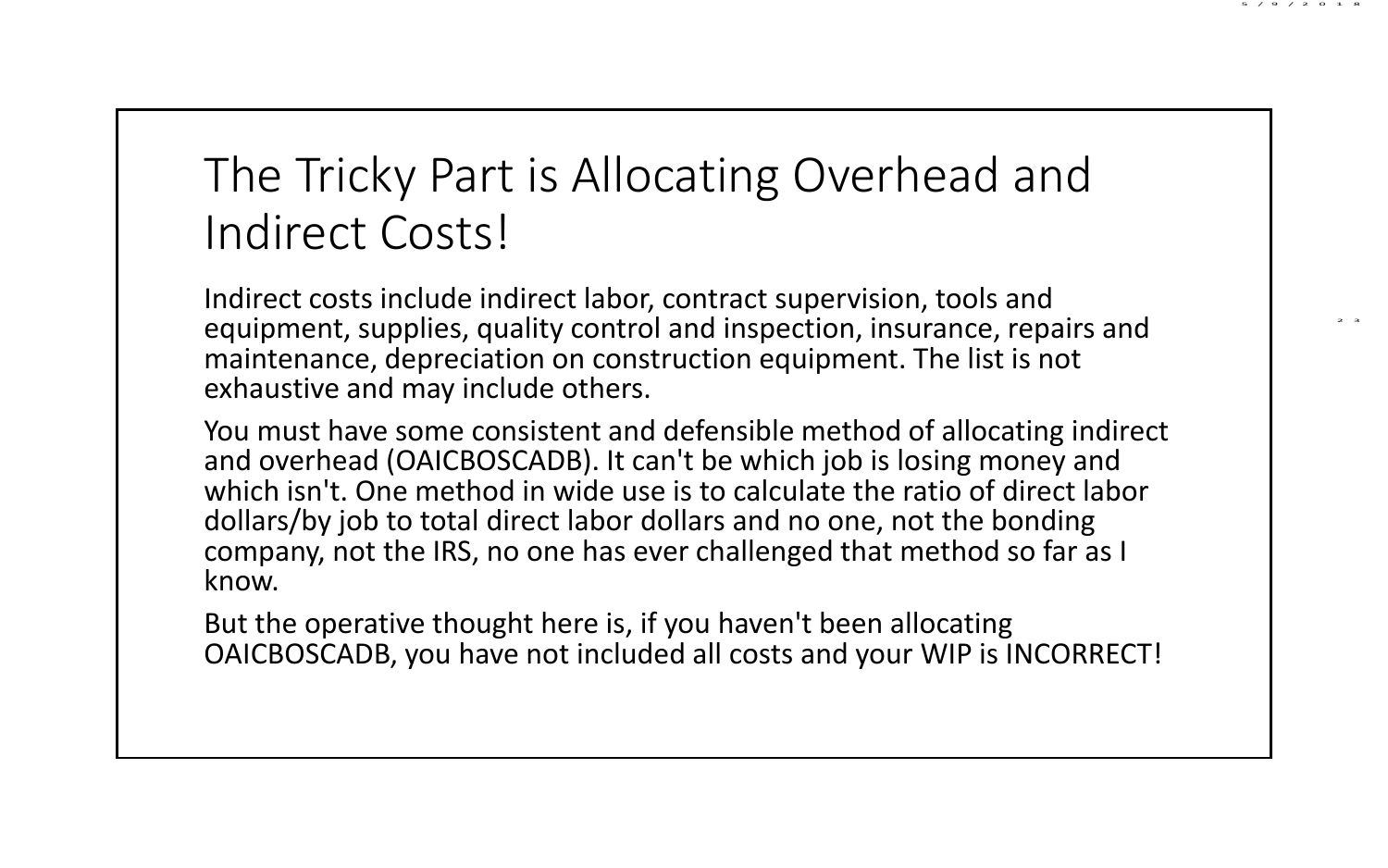#### Note to Overhead and Indirect

If you don't want to allocate OAICBOSCADB and you're only preparing the WIP for internal use and no one outside the company will use the WIP as a decision making tool, and the owner is OK with the information presented, then all is well. But if the WIP will be used by the bonding company to make risk management decisions, or the bank to make lending decisions, or potential investors, it has to be correct. And it will only be correct if indirect and overhead is properly allocated. 5 /9 /2 0 1 8

2 4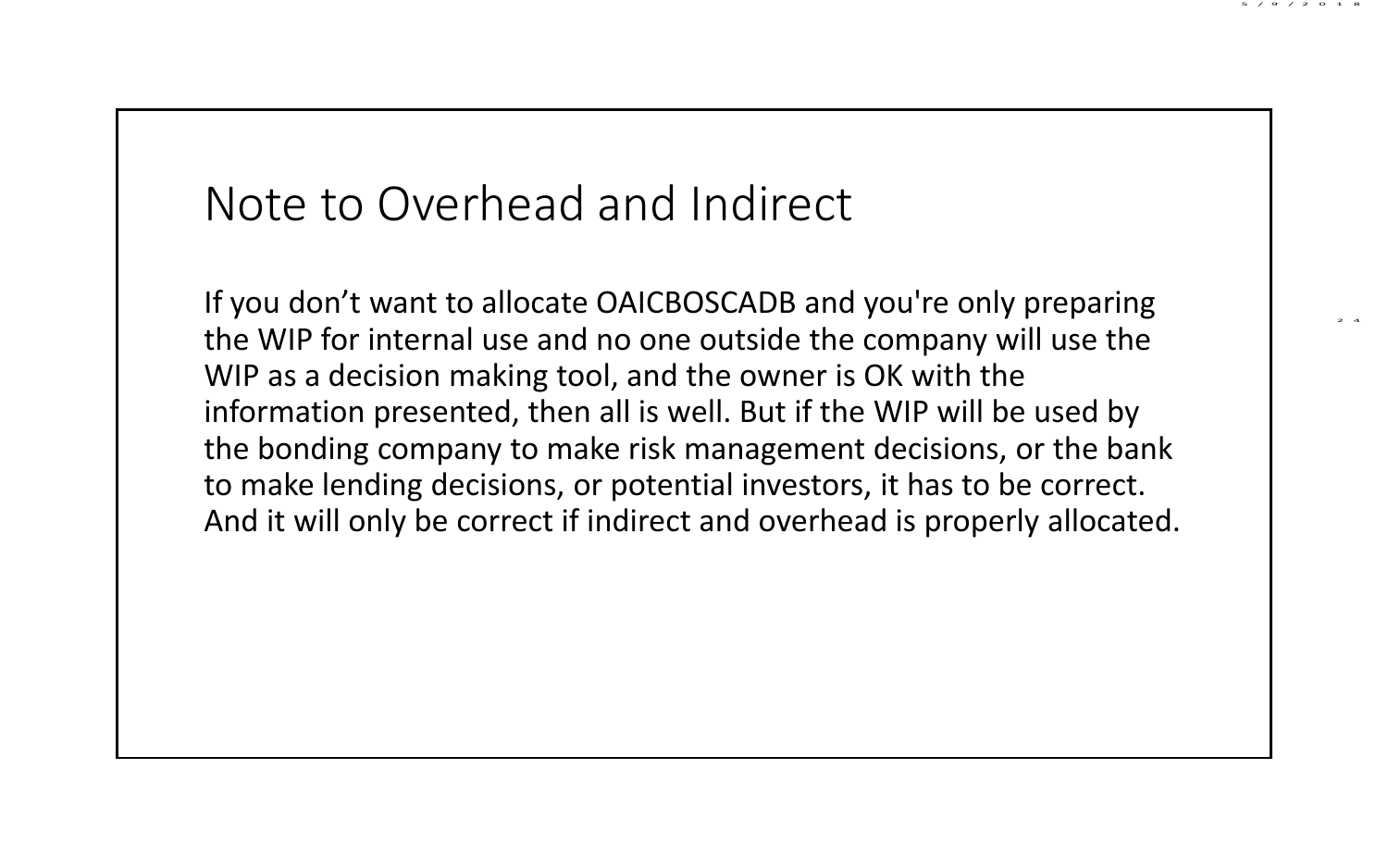#### Column K, Prior Year Costs

These are historical costs! ALL COSTS FOR PRIOR YEAR(S) AS REPORTED!! These are the costs as per your prior year audited/reviewed/compiled financial statements or tax returns. No changes.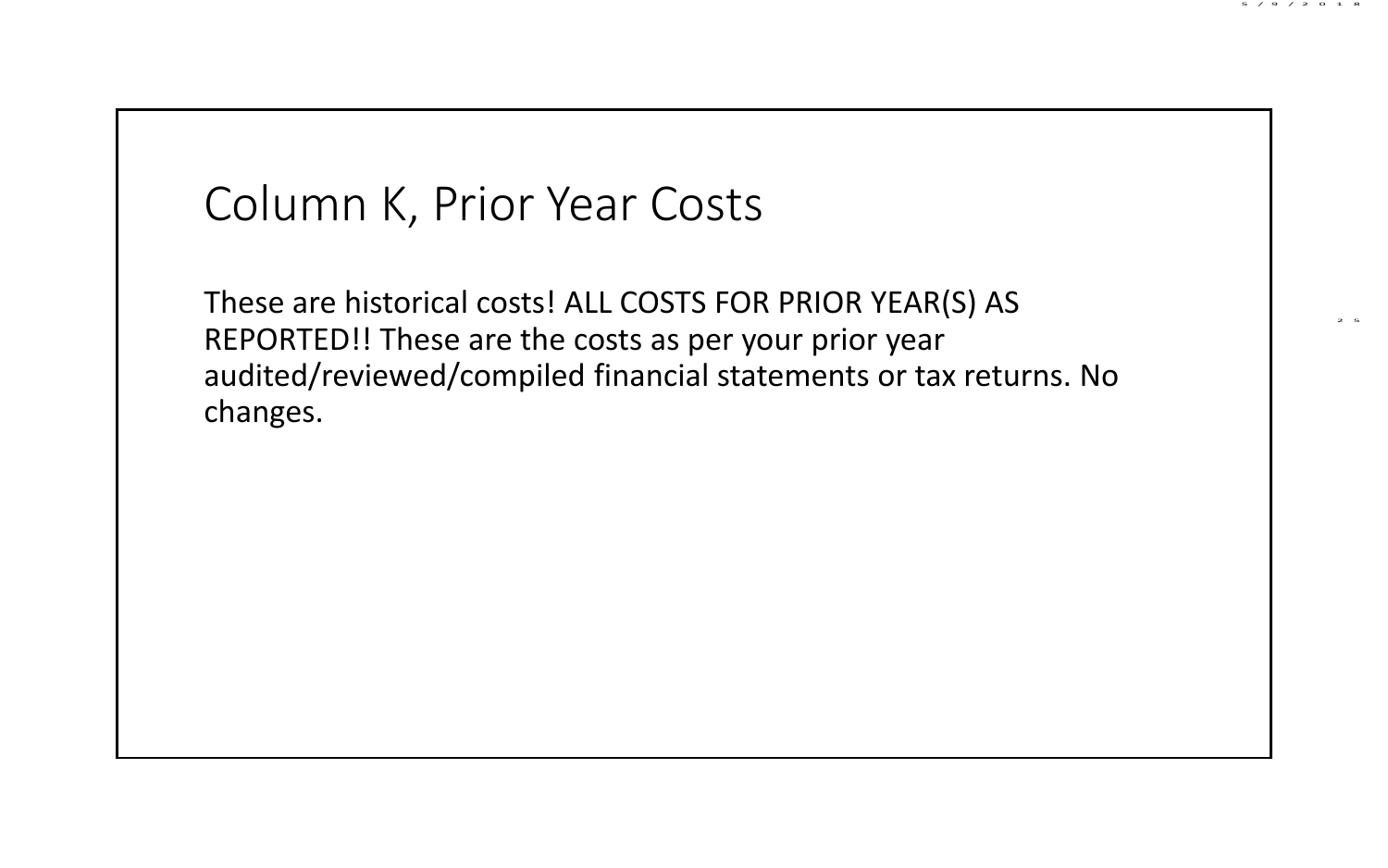#### Column L, Current Year Costs

"Current Year Costs" is historical. It is ALL costs for the current year through the period you're reporting on.

5 /9 /2 0 1 8

2 6

ALL COSTS! What do we mean when we say ALL COSTS? That's right! ALL COSTS is all direct costs plus your allocation of OAICBOSCADB.

The total of this column MUST AGREE WITH YOUR COST OF GOODS SOLD accounts per your GL.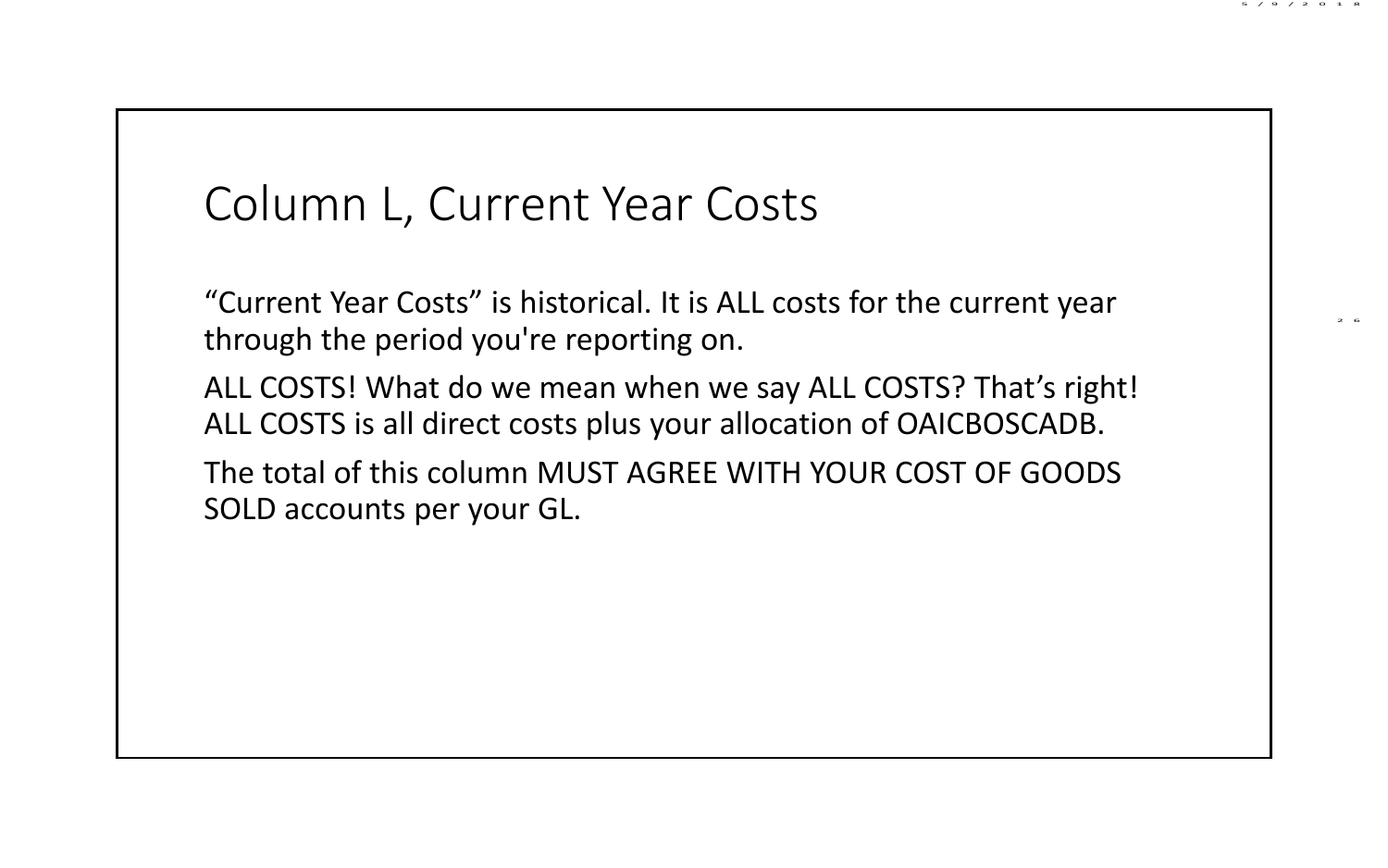#### Column N, Estimated Cost to Complete

This is most difficult to obtain accurate data. The information in this column is NOT CALCULATED ON YOUR WIP SCHEDULE BY SUBTRACTING COSTS TO DATE FROM TOTAL ESTIMATED COSTS. This is the project manager's and the owner's best calculation, based on adjusted job cost data including goofs and changes, of remaining work to be done and it's cost. And the only accurate (sometimes) method of obtaining this is to look at each of the phases of the job carefully to determine remaining work and cost.

5 /9 /2 0 1 8

2 7

ESTIMATED COST TO COMPLETE MUST INCLUDE AN ESTIMATED ALLOCATION OF OAICBOSCADB.

Everyone (owner, project managers, CFO) should review these numbers at the job completion to determine how well the job was estimated.

The result might be just a little shocking.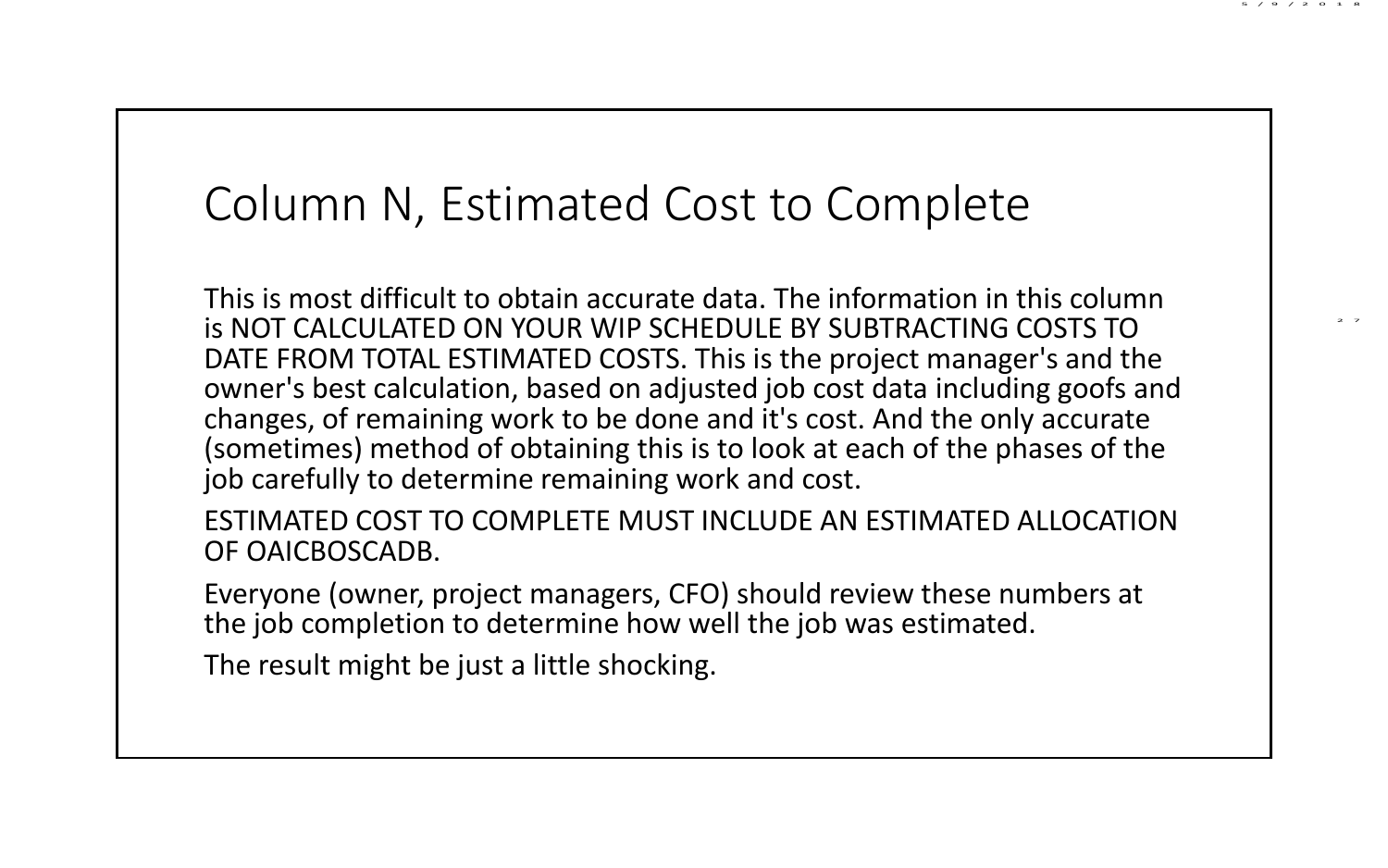# Column H, Estimated Total Costs

THIS IS A CALCULATED NUMBER! IT IS NOT A SWAG!

The calculation is;

Prior Year Costs (Including allocation of OAICBOSCADB) plus Current Year Costs (Including allocation of OAICBOSCADB) plus Estimated Cost to Complete (Including allocation of OAICBOSCADB) equals Estimated Total Costs (Including allocation of OAICBOSCADB)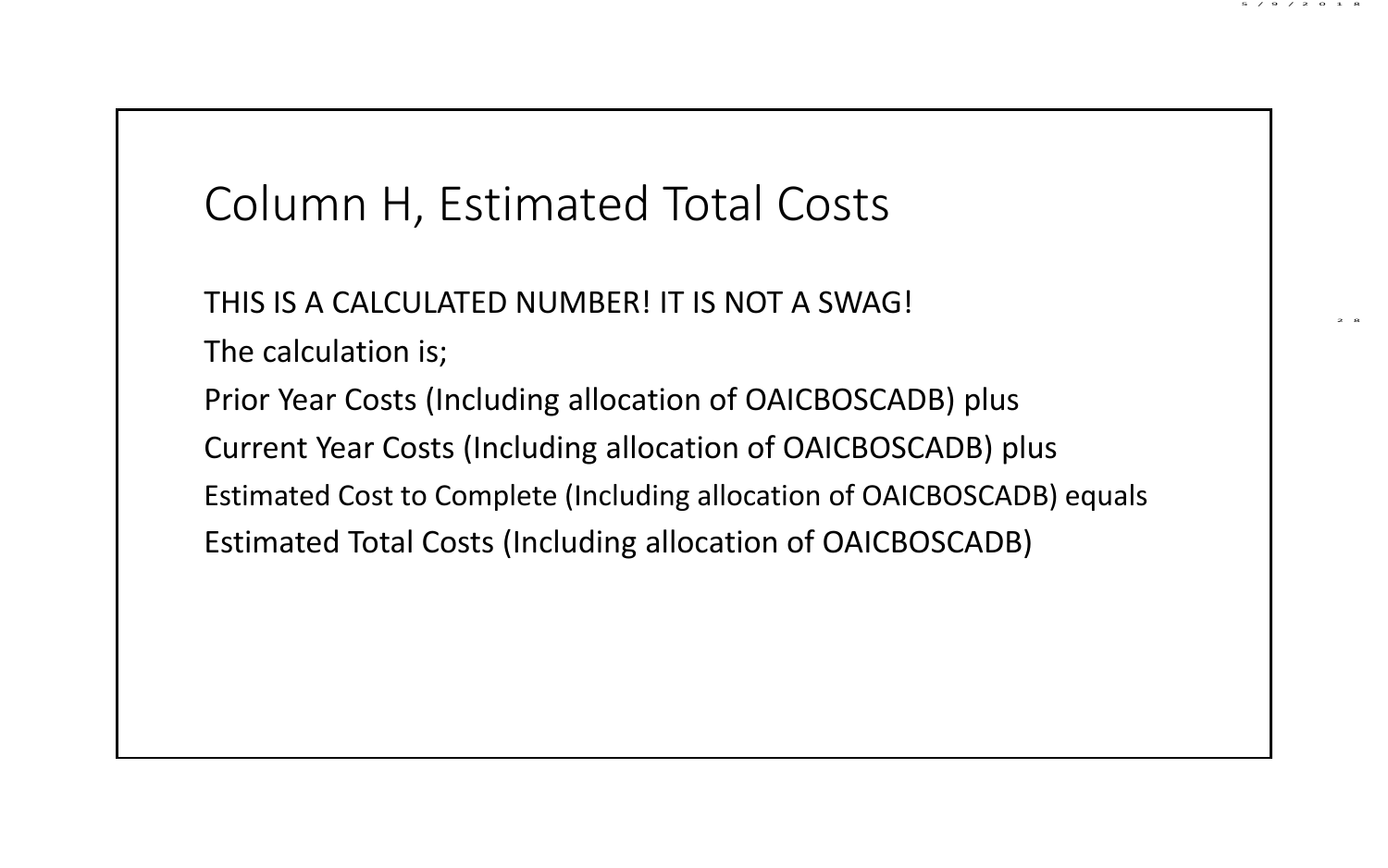### Column R, Billed to Date

This includes all amounts billed and of course posted to the GL as of the period ended reporting date.

5 /9 /2 0 1 8

2 9

Billed to Date is no different than any other accounting amount. The "matching principle" is at play.

If you receive any invoice on January 15 from a sub for work performed for you in December, you post it to December.

If you bill an owner on January 15 for work you performed for him/her through December, you post it to December.

That simple.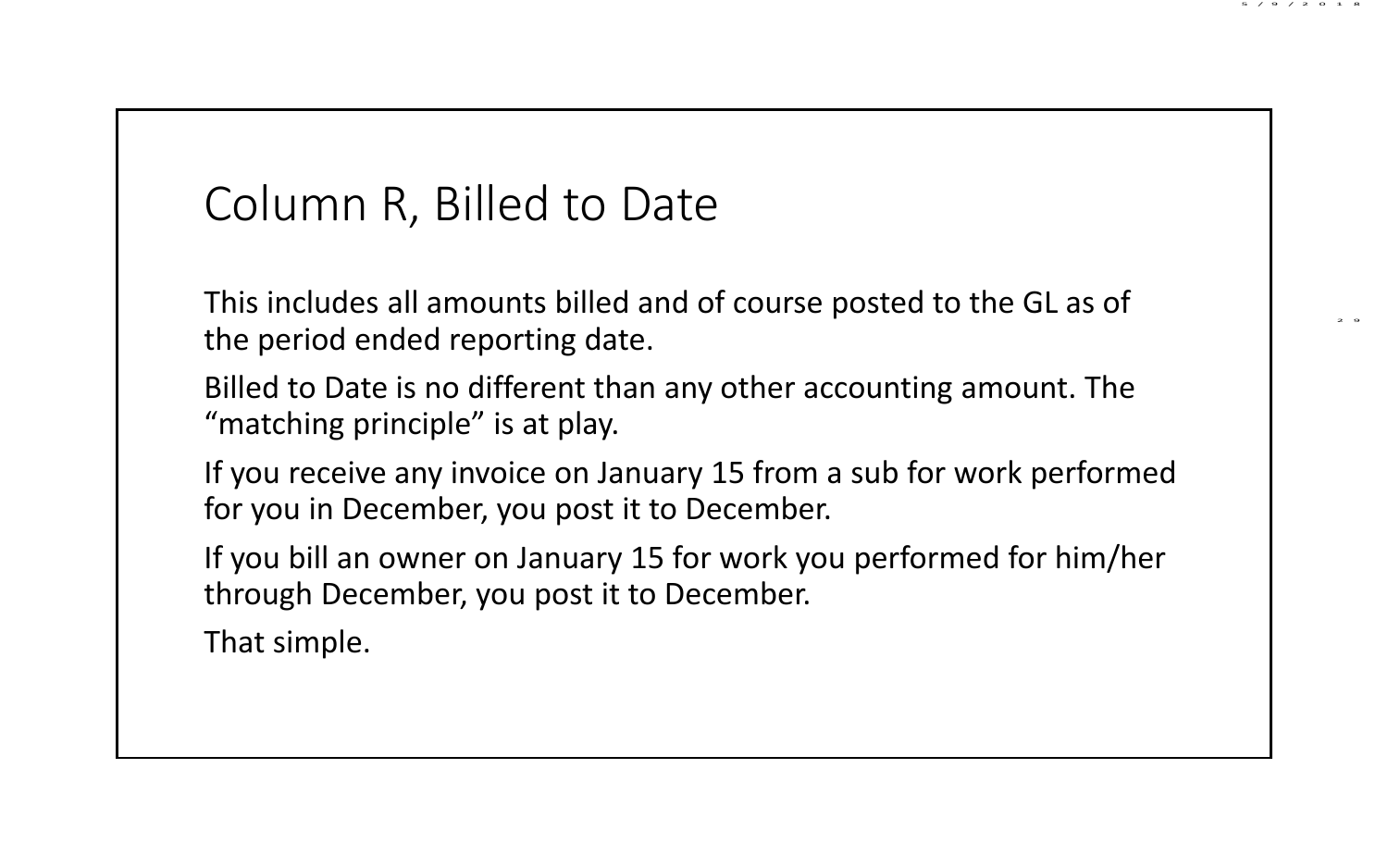#### Another Best Practice

I like to set up one GL revenue account for billings and post all billings to that account. Then, you can have a second GL revenue account that you use to post your over/under billings adjustments as made. By doing so, you can check the logic of your WIP schedule by tying the total of your current year billings to the GL revenue account for billings. You can then check Column W, Revenue Earned per Books Current Year to the net of your two GL revenue accounts. IT HAS TO AGREE!!

5 /9 /2 0 1 8

3 0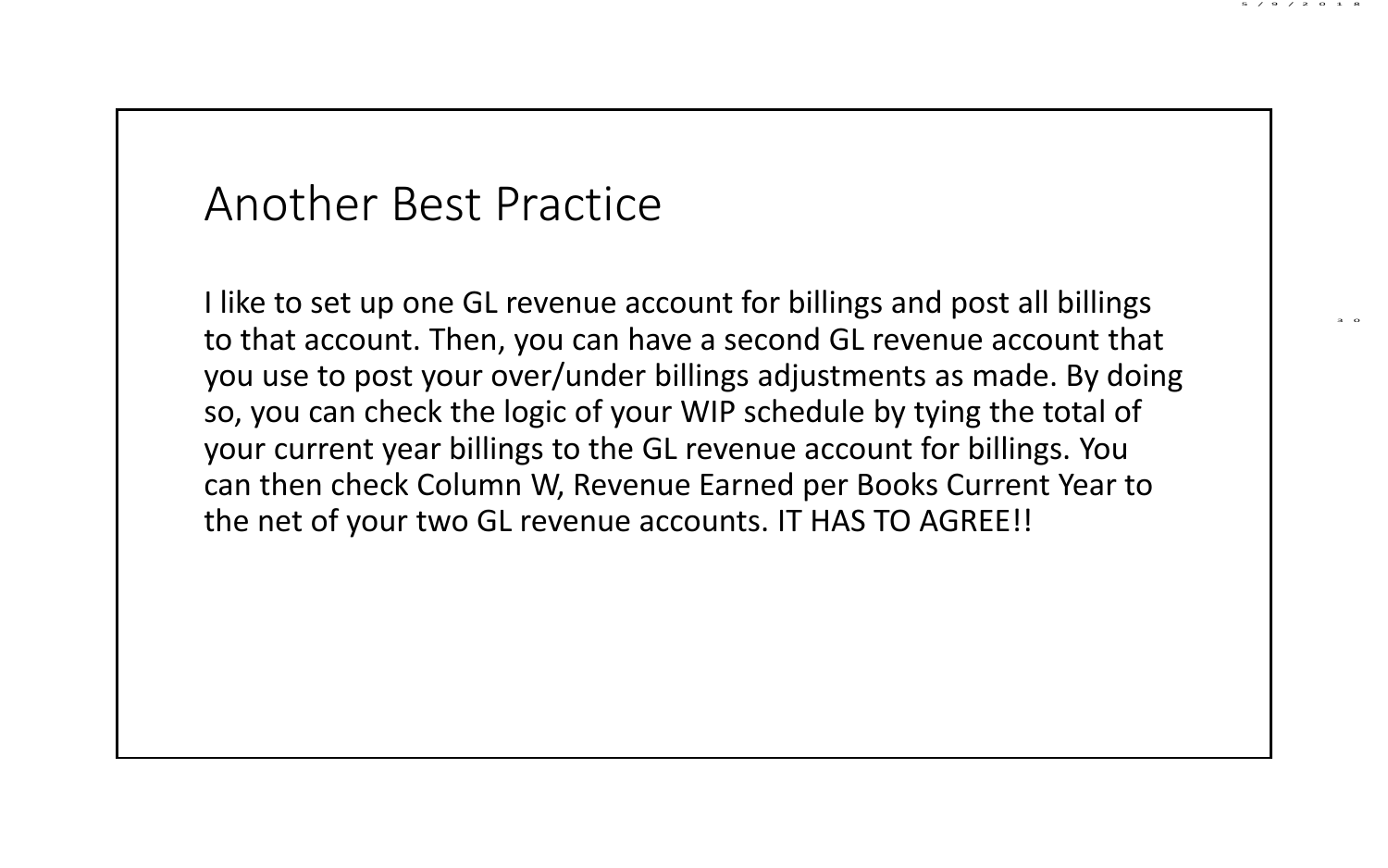# Column O, Stage of Completion

Column O is calculated.

It is;

Total costs to date/Total Estimated Costs

That's the percentage of your contract you're entitled to recognize if you're using POC under the new ASC and your contracts are structured accordingly.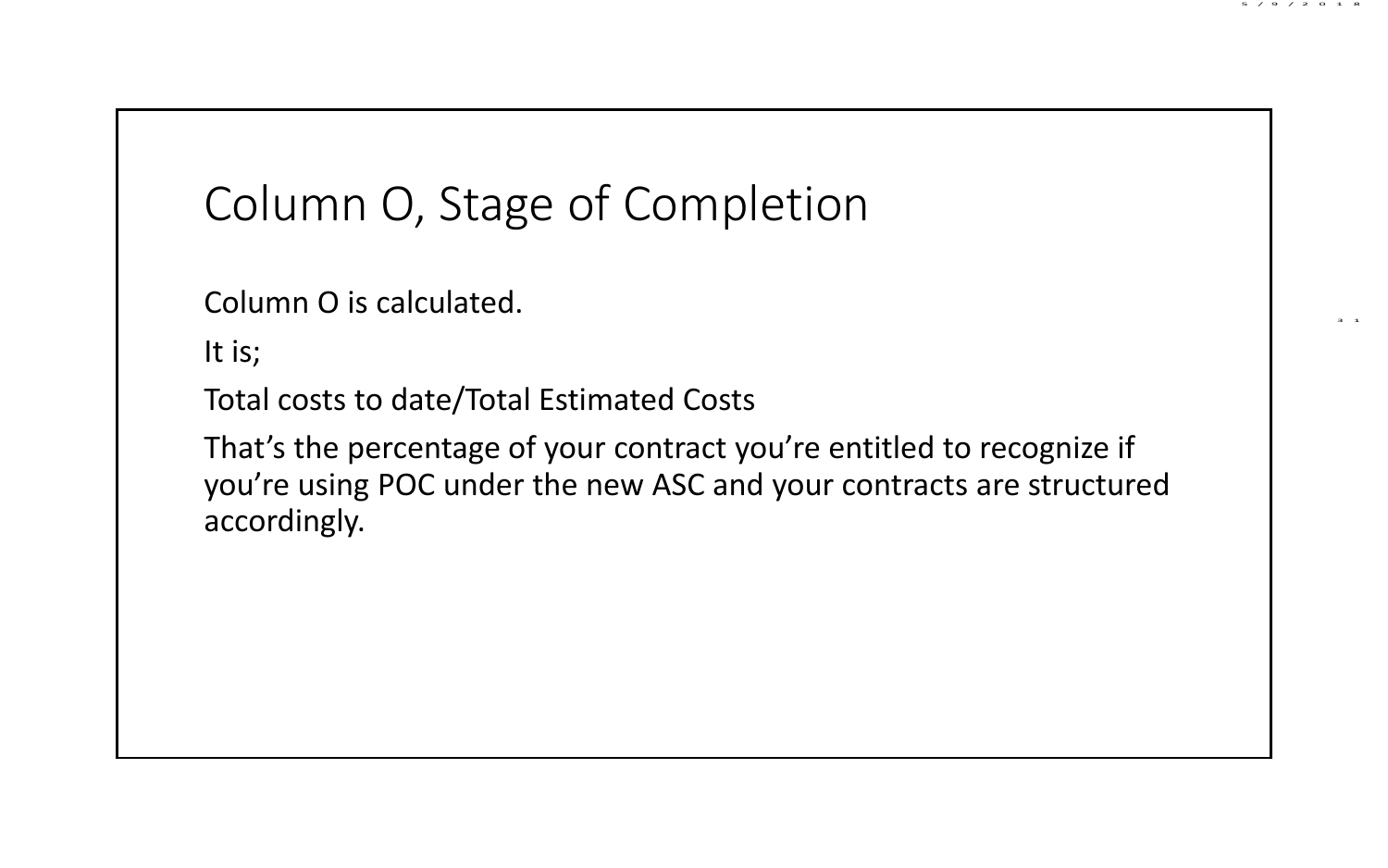#### 5 /9 /2 0 1 8

3 2

# Column P, Earned Revenues

This is calculated.

It is your stage of completion which represents, in percent, how much of the contract you're entitled to at that moment in time, multiplied by the total adjusted contract amount.

It's the dollars you're entitled to recognize, for that contract, if you're using POC under the new ASC and your contracts are structured accordingly.

The total of Column P must equal, if you decide to use the Best Practice described above, your two revenue accounts.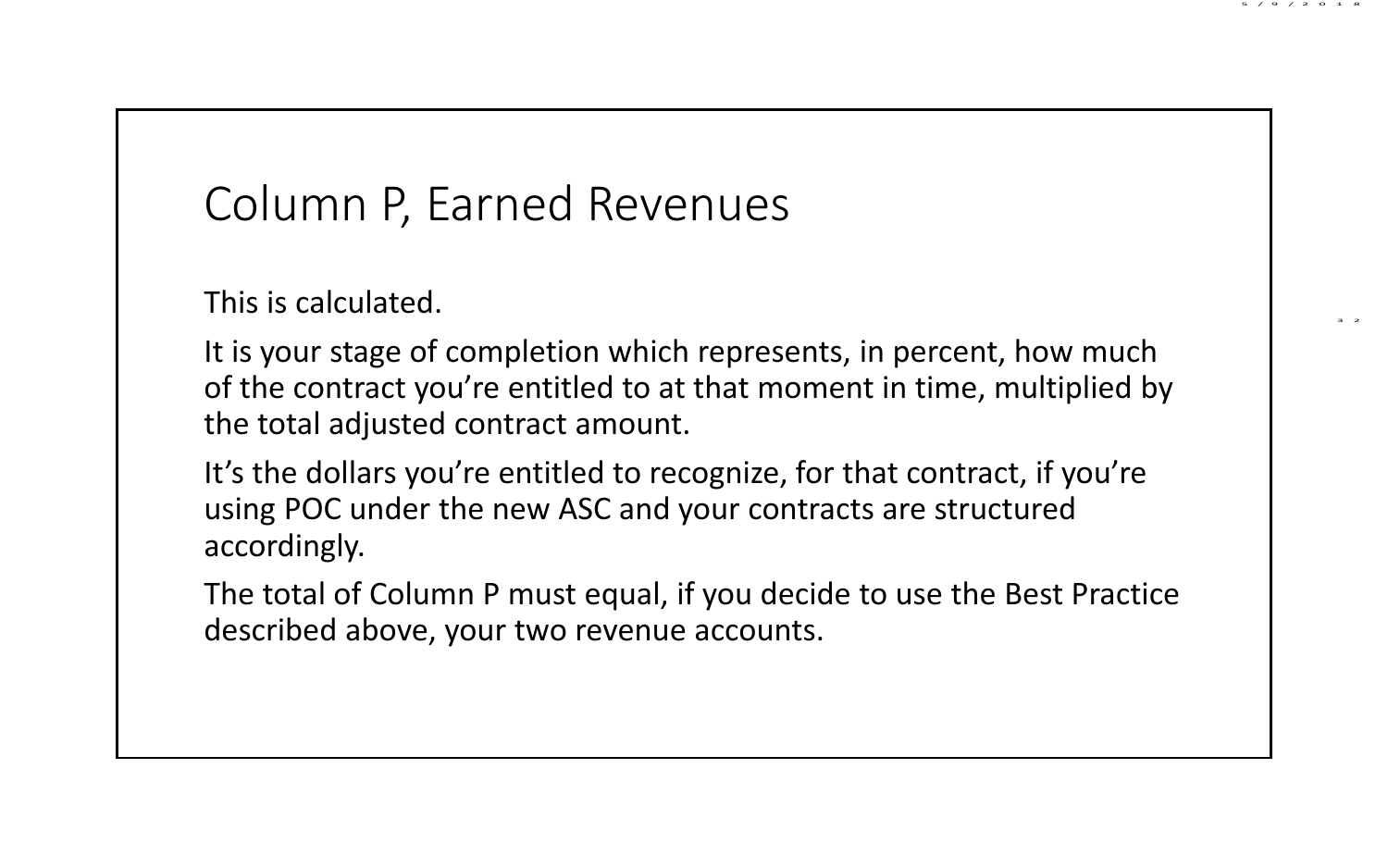### Column Y, Another Best Practice

This column is a logic test.

If you somehow enter a number in Column R, Billed to Date, that is greater than your adjusted contract amount, then this column will return "Error".

How can you bill more than the contract amount?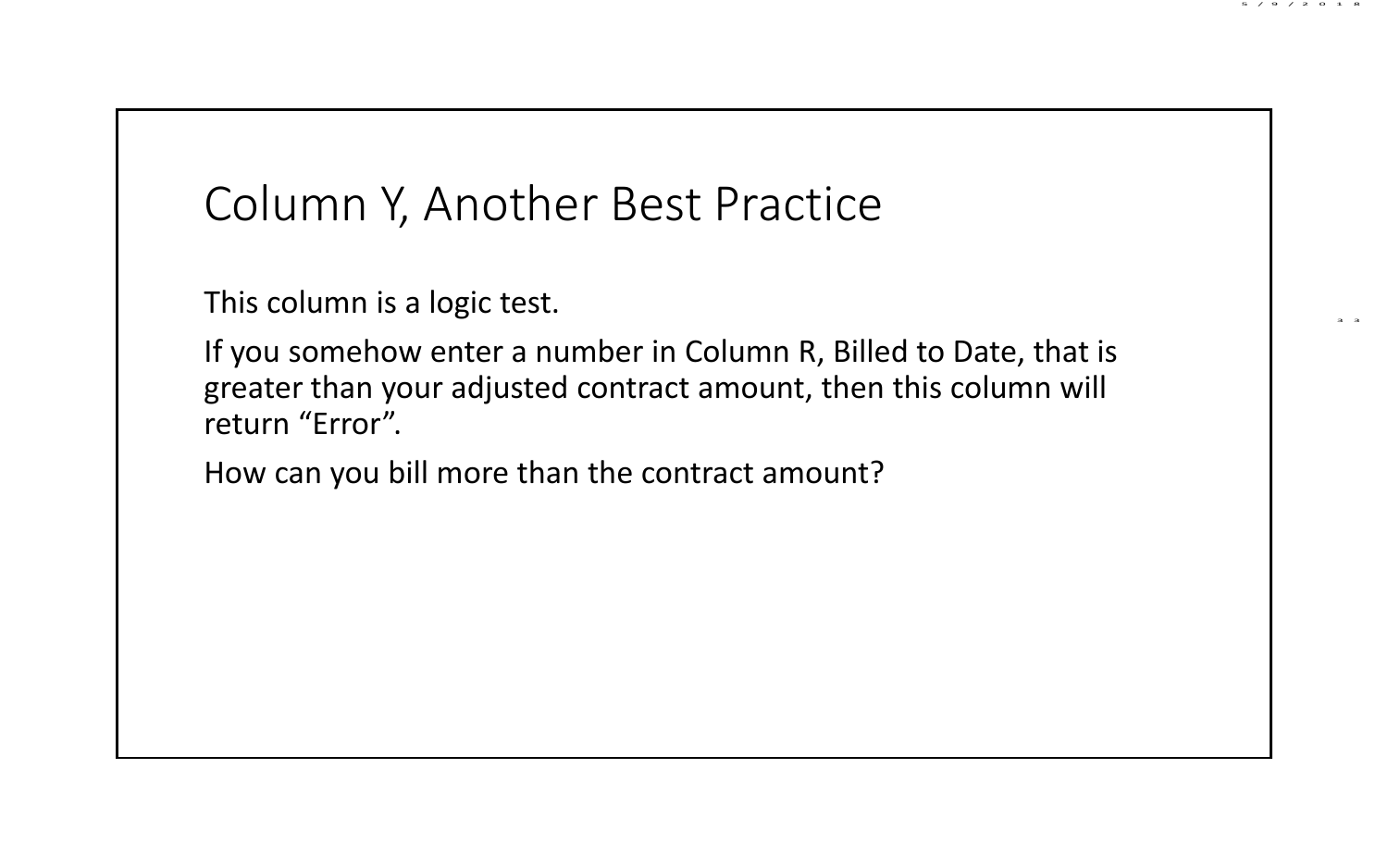### Columns S and T, Over/Under Billings

These are calculated columns.

If Column R, Billed to Date, is greater than Column P, Earned Revenues, then you've billed the owner more than you're entitled to recognize and you now have a liability. You owe the owner some work for the money you've billed.

5 /9 /2 0 1 8

3 4

If Column R, Billed to Date, is less than Column P, Earned Revenues, then you've not billed the owner what you entitled to recognize and you have an asset, a "receivable" if you will.

However, according to Robert Davidson, "You never have an underbilling. What you have is an error, probably in your Estimated Cost to Complete."

And by the way, most bonding companies feel the same way. They're just not quite so blunt about it.